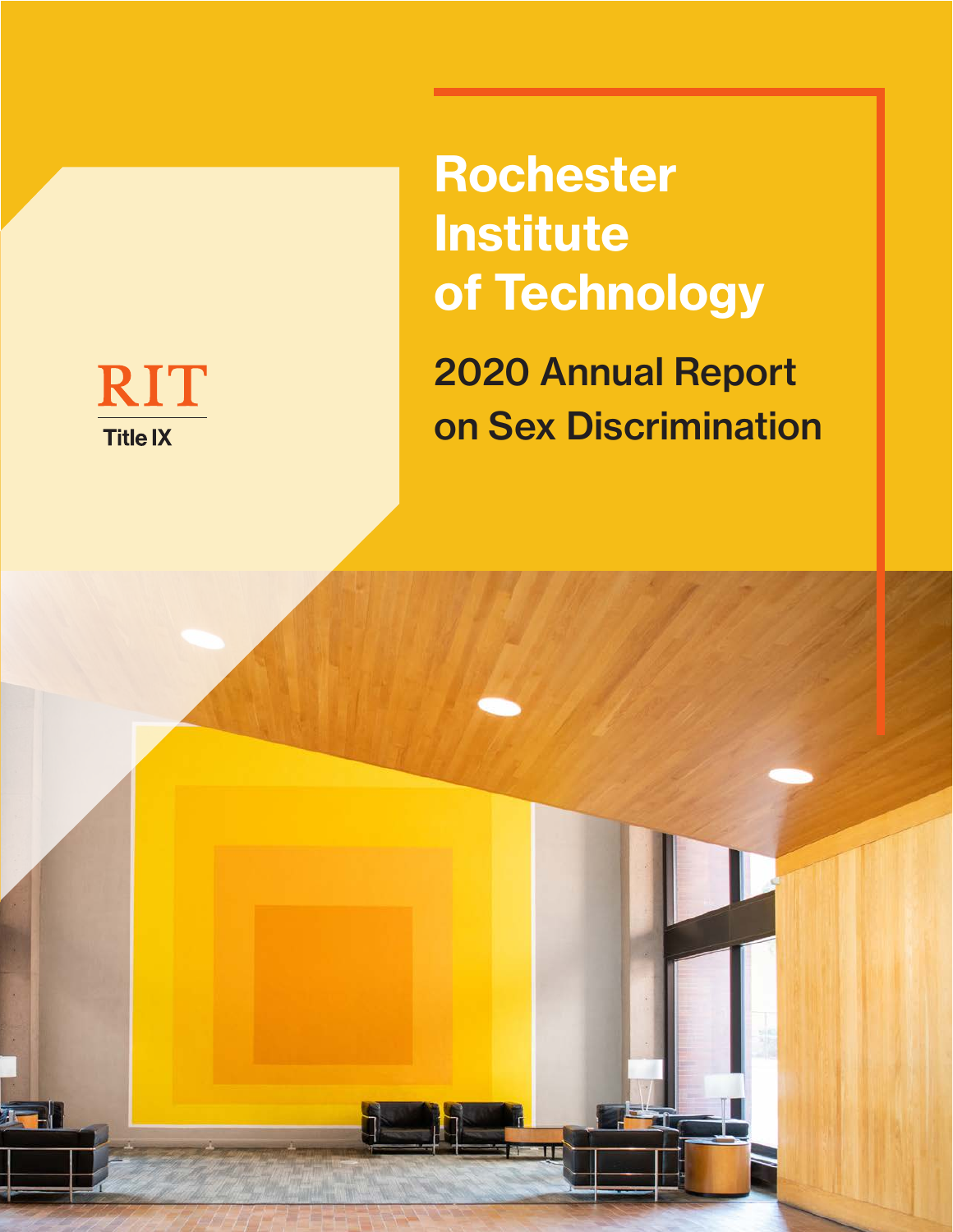# **RIT** Title IX

### **Table of Contents.**

| I.    |                                                                                                                                                                                                                                                                                                                                           |
|-------|-------------------------------------------------------------------------------------------------------------------------------------------------------------------------------------------------------------------------------------------------------------------------------------------------------------------------------------------|
| Ш.    |                                                                                                                                                                                                                                                                                                                                           |
| III.  | Oversight, Organization, and Management of Sex Discrimination 3<br>A. The Board of Trustees and Senior Leadership<br>B. The Title IX Office<br>C. The Title IX Framework<br>D. The Title IX Team<br>E. Key Campus Partners                                                                                                                |
| IV.   | A. Key University Policies Addressing Sex Discrimination<br>B. Policy on Title IX Sexual Harassment for<br>Faculty, Staff, and Students (Policy C.27)<br>C. Student Gender-Based and Sexual Misconduct<br>Policy - Title IX (Policy D.19)<br>D. RIT's Policy Prohibiting Discrimination and Harassment<br>(Policy C.6.0)                  |
| V.    |                                                                                                                                                                                                                                                                                                                                           |
| VI.   | A. Training and Education<br>B. Biennial Student Sexual Misconduct and Title IX Climate Survey                                                                                                                                                                                                                                            |
| VII.  | Areas of Continuous Improvement and Focus for 201914<br>A. Awareness, Prevention, and Campus Culture<br>B. Investigations, Accountability, and Resolutions                                                                                                                                                                                |
| VIII. | Statistical Summary of Complaints of Sex Discrimination15<br>for Calendar Year 2019<br>A. Data for Student Complaints of Sex Discrimination and<br>Analysis<br>B. Data for Employee Complaints of Sex Discrimination and<br>Analysis                                                                                                      |
| IX.   |                                                                                                                                                                                                                                                                                                                                           |
|       | <b>Legal Sources</b><br>I.<br>List of Education, Prevention, and Awareness Activities for the 2019-2020<br>Ⅱ.<br><b>Academic Year</b><br>Letter to the RIT Community from Dr. Munson, September 21, 2020<br>III.<br>Reporting Options, Confidential and Non-Confidential Offices, and on<br>IV.<br><b>Campus and Off Campus Resources</b> |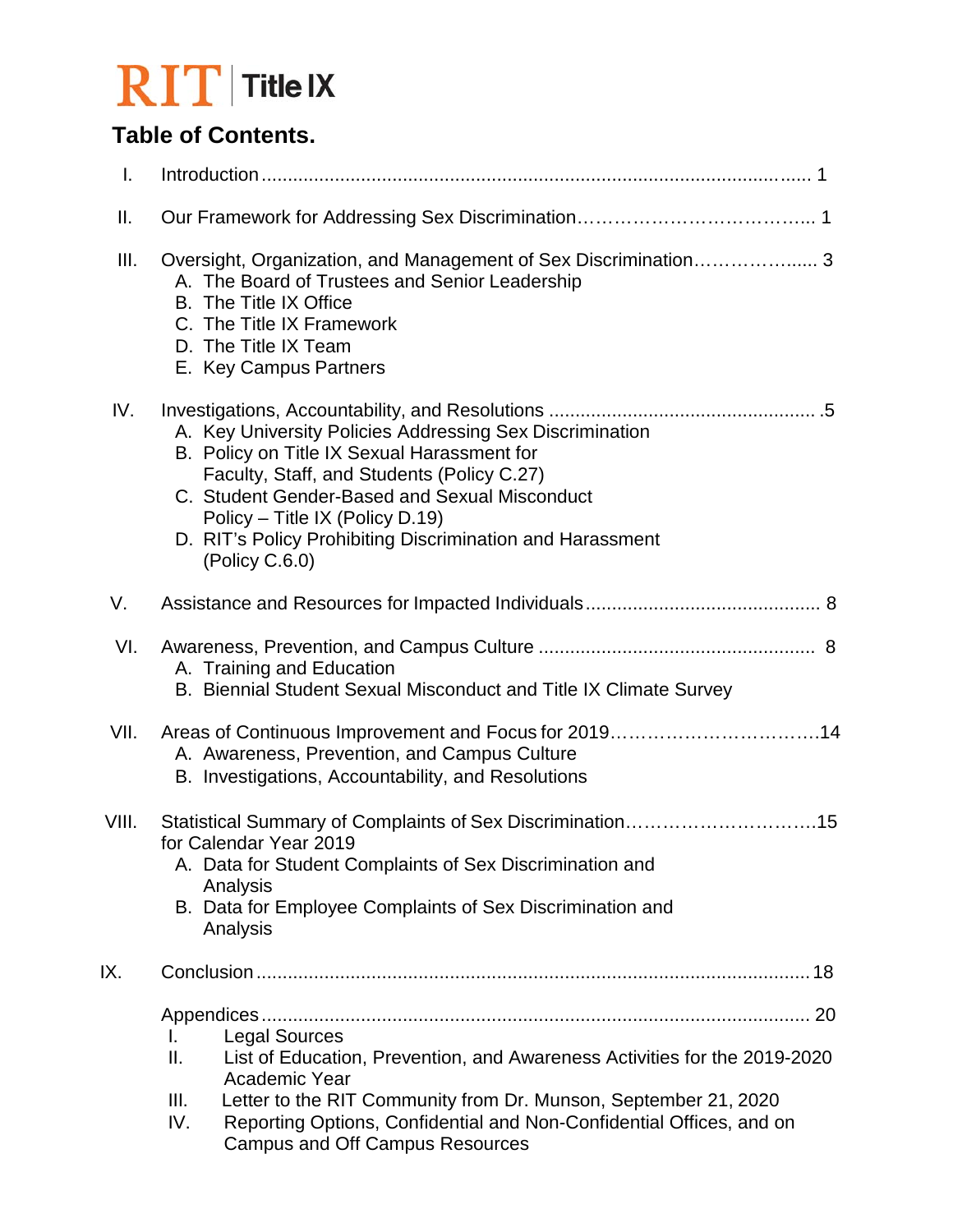### **I. INTRODUCTION**

Two years ago, the Title IX Office issued its first Annual Report to provide more transparency into the university's efforts to maintain a safe and healthy educational and work environment free from sex discrimination. The Office pledged to continue providing annual reports to the RIT community and sharing vital information about our progress in addressing sex discrimination on campus. This year, we are happy to report that in the 2019 academic year, we were able to build upon the success of previous years, expanding and improving education and training opportunities for prevention and outreach, growing community engagement opportunities, and revising internal policies and processes to increase effectiveness.

Success of the outreach, education, and prevention efforts are possible with the support of RIT's senior leadership, who recognize that ensuring a safe and supportive learning environment is fundamental to the university's culture, mission, and reputation. This year, as in years past, President Munson reaffirmed RIT's commitment to protect its students and employees from sex discrimination, including sexual harassment, sexual violence, intimate partner violence, gender-based harassment and discrimination, and stalking (hereinafter, "sex discrimination") in a campus-wide communication. A copy of the Letter to the RIT Community from Dr. Munson, dated September 2020, is attached to this Annual Report as Appendix III.

This year's Annual Report highlights the university's continuing efforts towards creating a safer and more inclusive environment. The Annual Report:

- 1. Provides an overview of RIT's framework for addressing concerns related to sex discrimination;
- 2. Outlines RIT's prevention education, advocacy, response, support, and community engagement initiatives on sex discrimination for this past academic year; and
- 3. Summarizes the complaints of sex discrimination received by RIT in calendar year 2019.

### **II. OUR FRAMEWORK FOR ADDRESSING SEX DISCRIMINATION**

RIT's framework is a structure intentionally created to ensure that once sex discrimination is identified on campus, the university takes prompt, consistent and effective steps to *end* the discrimination, *prevent* its recurrence, and *remedy* its effects on the individual(s) and the RIT Community. The framework is divided into four distinct areas: (1) Oversight, Organization, and Management; (2) Assistance and Resources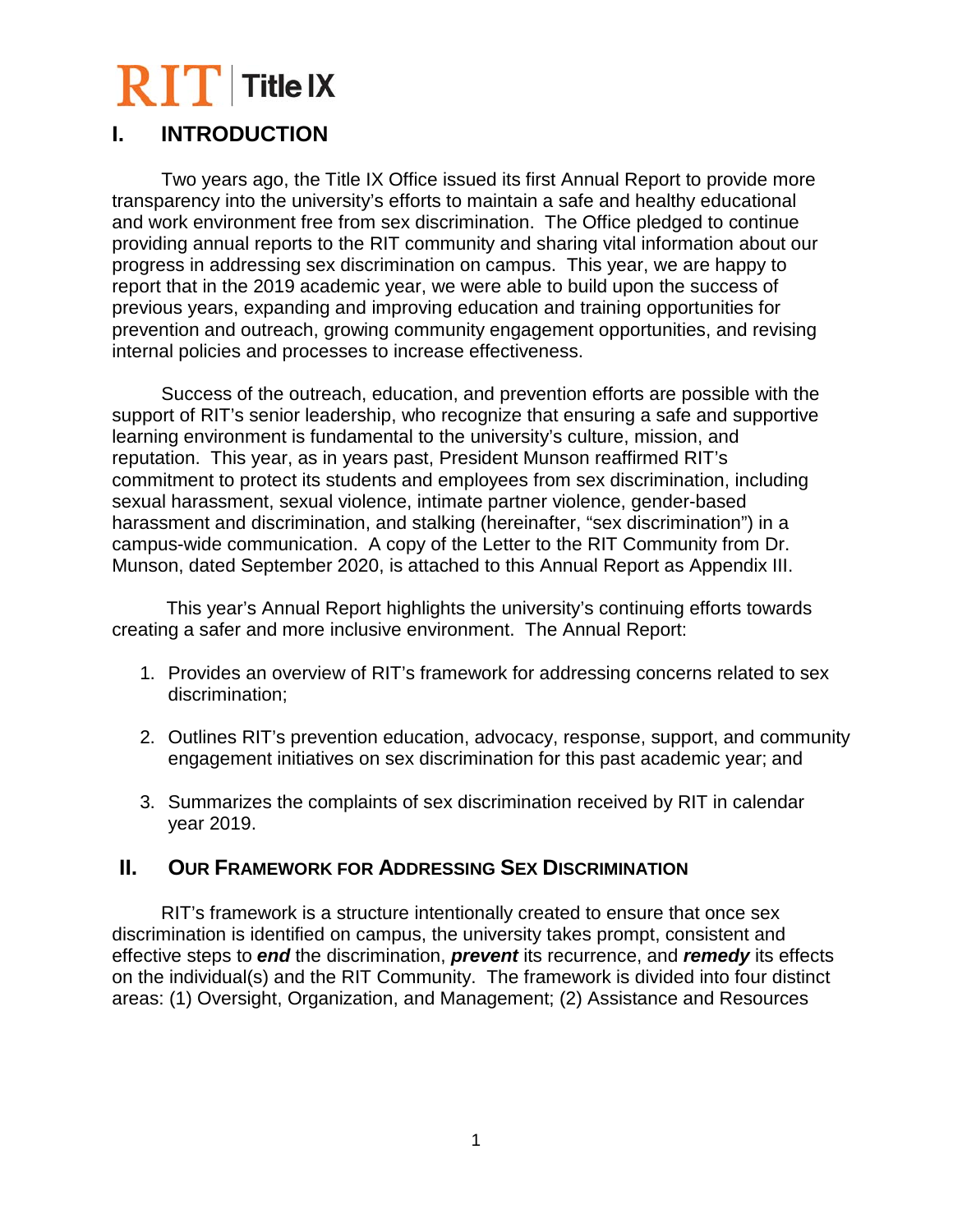for Impacted Individuals; (3) Investigations, Accountability, and Resolutions; and (4) Awareness, Prevention, and Campus Culture.

-Title IX Coordinator and trained staff Oversight, · Title IX Case Assessment Team **·Key campus partners Organization, &** -Policies with clear community **Management** expectations **Sex Assistance &** •Reporting options **Discrimination** ·Interim and accomodative measures **Resources for** •Supportive measures and resources **Impacted Individuals** •Other support services **Sexual Harassment** Sexual Assault & Violence **Domestic Violence** Investigations, ·Informal resolution of complaints ·Investigation of formal complaints **Accountablity, & Dating Violence** -Adjudication of complaints **Resolutions Stalking** Awareness, •Communication and transparency ·Prevention, education, and training **Prevention, &** •Climate assessment **Campus Culture** June 2019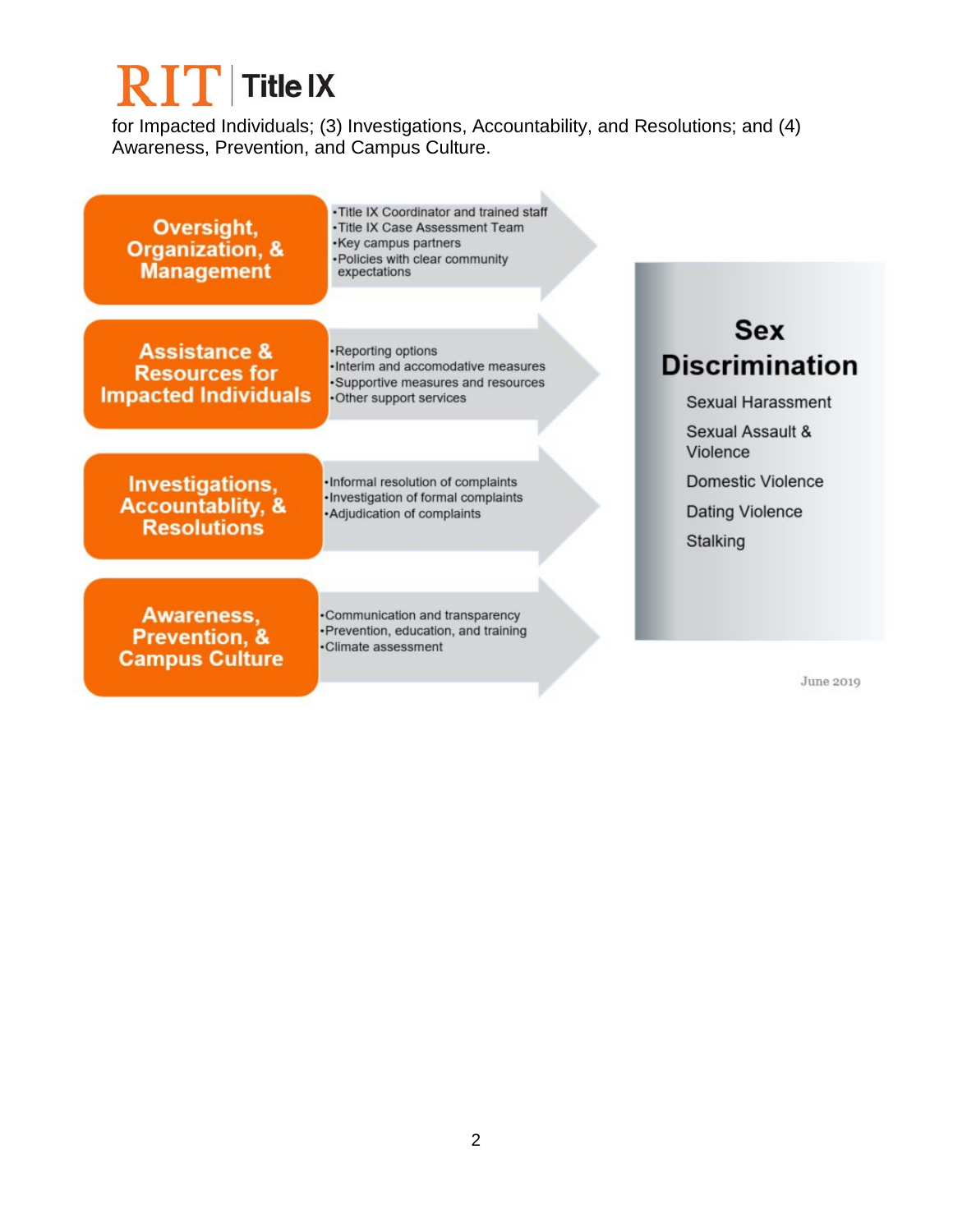### **III. OVERSIGHT, ORGANIZATION, AND MANAGEMENT OF SEX DISCRIMINATION**

#### A. The Title IX Office

The Title IX Office, which is part of the Office of Compliance and Ethics, is a neutral office responsible for overseeing the day-to-day university response to and compliance with Title IX and related statutes governing sex discrimination such as Jeanne Clery Disclosure of Campus Security Policy and Campus Crime Statistics Act (Clery Act), Violence Against Women Reauthorization Act of 2013 (VAWA), New York State Education Law § 129-b (Enough is Enough), and other relevant statutes (*see*  Appendix I, *below*, for information concerning these important laws.)

The Title IX Office serves as a resource for every person in the RIT Community, including students, parents or guardians, employees, alumni, community partners, and visitors and:

- $\triangleright$  Oversees all reports of sex discrimination on campus
- $\triangleright$  Enforces the university's non-discrimination policies related to sex discrimination
- $\triangleright$  Educates the community about the university's policies and practices
- $\triangleright$  Investigates employee reports of sex discrimination
- $\triangleright$  Connects people to both on and off campus resources that can support them if they experience sex discrimination or retaliation
- $\triangleright$  Listens to community concerns
- $\triangleright$  Identifies any patterns or systemic problems that arise during the review of reports of sex discrimination
- $\triangleright$  Collaborates with various departments and organizations to support the delivery of robust programming

Importantly, fundamental to the Title IX Office's duties are equity, fairness, trauma-informed practices, due process, and transparency.

The Title IX Office is led by **Stacy DeRooy**, RIT's Director of Title IX and Clery Compliance ("Title IX Coordinator"). In her role as Title IX Coordinator, Stacy is responsible for coordinating the university's responses to all complaints involving possible sex discrimination. This responsibility includes monitoring processes and outcomes to ensure consistency, identifying and addressing any patterns, and assessing effects on the campus climate.

**Darci Lane-Williams** is the Assistant Director of Title IX and Clery Compliance and supports the Title IX Coordinator in implementing the university's responses to sex discrimination. She is the primary liaison with campus partners on training, education, prevention, and awareness.

**Catherine Farina** is the Title IX Investigator for incidents involving employees. In her role she conducts investigations of sex discrimination claims made against any employee of the university and drafts investigation reports. She also serves as the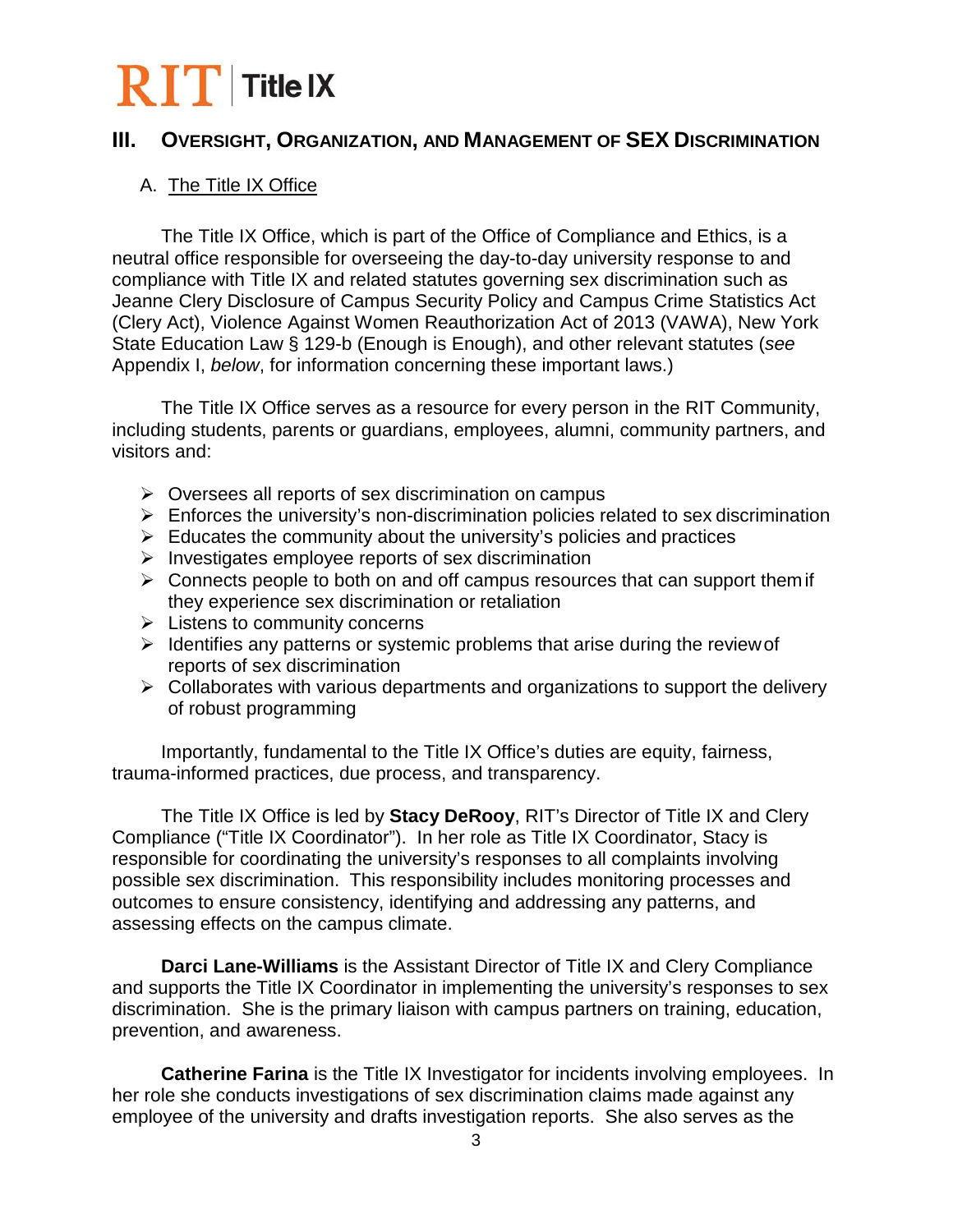### $\overline{\text{R}}$   $\overline{\text{I}}$  Title IX

point of contact for Public Safety, who is tasked as the primary investigative body for investigations regarding claims made against students.

### B. Key Campus Partners

The Title IX Office's initiatives are not carried out in a vacuum. The initiatives depend upon and are benefitted by collaboration between students, divisions, departments, and colleges across campus, who all play a significant role in the university's response to sex discrimination.

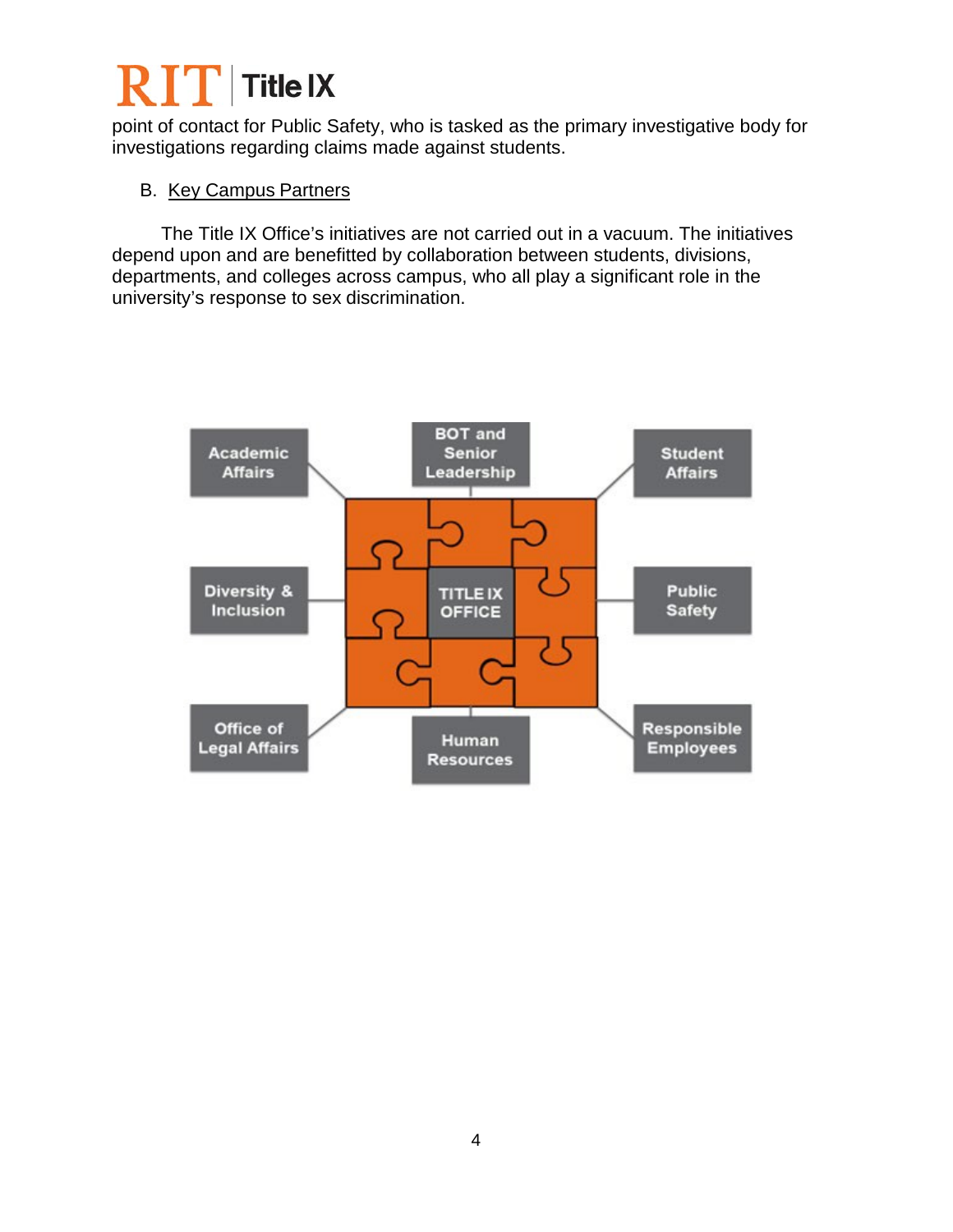# $\overline{\text{R}}$   $\overline{\text{I}}$  Title IX

First and foremost, the **Board of Trustees** and the **senior leadership at RIT** recognize that ensuring a safe and supportive learning environment is fundamental to a positive campus climate. The Board and senior leadership receive regular updates on policies, processes, incidents, and mitigation strategies concerning sex discrimination at the university.

Other key campus partners integral to RIT's response to sex discrimination include:

 **Division of Student Affairs,** under which the **Center for Student Conduct and Conflict Resolution** resides, is responsible for providing fair and impartial hearings to students involved in the sex discrimination processes. In addition, it counsels students in cases that do not result in a hearing but require a structured discussion regarding student behavior and expectations. Appeal hearings for students are conducted by the **University Appeals Board**, also housed in the Division of Student Affairs.

 **Public Safety** investigates student reports of sex discrimination and, in some cases, also provides assistance with investigations of employees. The Public Safety Office also, among other things: (1) aids in crime prevention and training which addresses sexual assault and violence, (2) acts as liaison between law enforcement and individuals involved in reports of sex discrimination incidents, and (3) provides immediate assistance and emergency measures for individuals affected by sex discrimination.

 **Human Resources** makes determinations concerning whether reported conduct constitutes violations of RIT's Policy Prohibiting Discrimination and Harassment (Policy C6.0) or Policy on Title IX Sexual Harassment for Faculty, Staff and Students (Policy C.27.0). The office also makes recommendations to senior leadership regarding corrective action required for employees, if any.

 The **Division of Diversity and Inclusion** is responsible for employee appeals in cases of sex discrimination. This division is also instrumental in training the campus community on implicit bias and civility.

 $\triangleright$  Other campus partners include, but are not limited to, offices that provide confidential and non-confidential resources, the Office of Legal Affairs, Global Risk Management Services, the AdvanceRIT Leadership Team, Enrollment Management, and academic advisors.

### **IV. INVESTIGATIONS, ACCOUNTABILITY, AND RESOLUTIONS**

In addition to the people and offices that support the university's initiatives, university policies allow the university to commit to writing its values and mission and to set standards of behavior, conduct, and performance for the community. They also allows the university to provide guidance and a general strategy to decision-makers on how to handle issues as they arise. Over the last several years, the university's policies governing sex discrimination and harassment have been revised annually due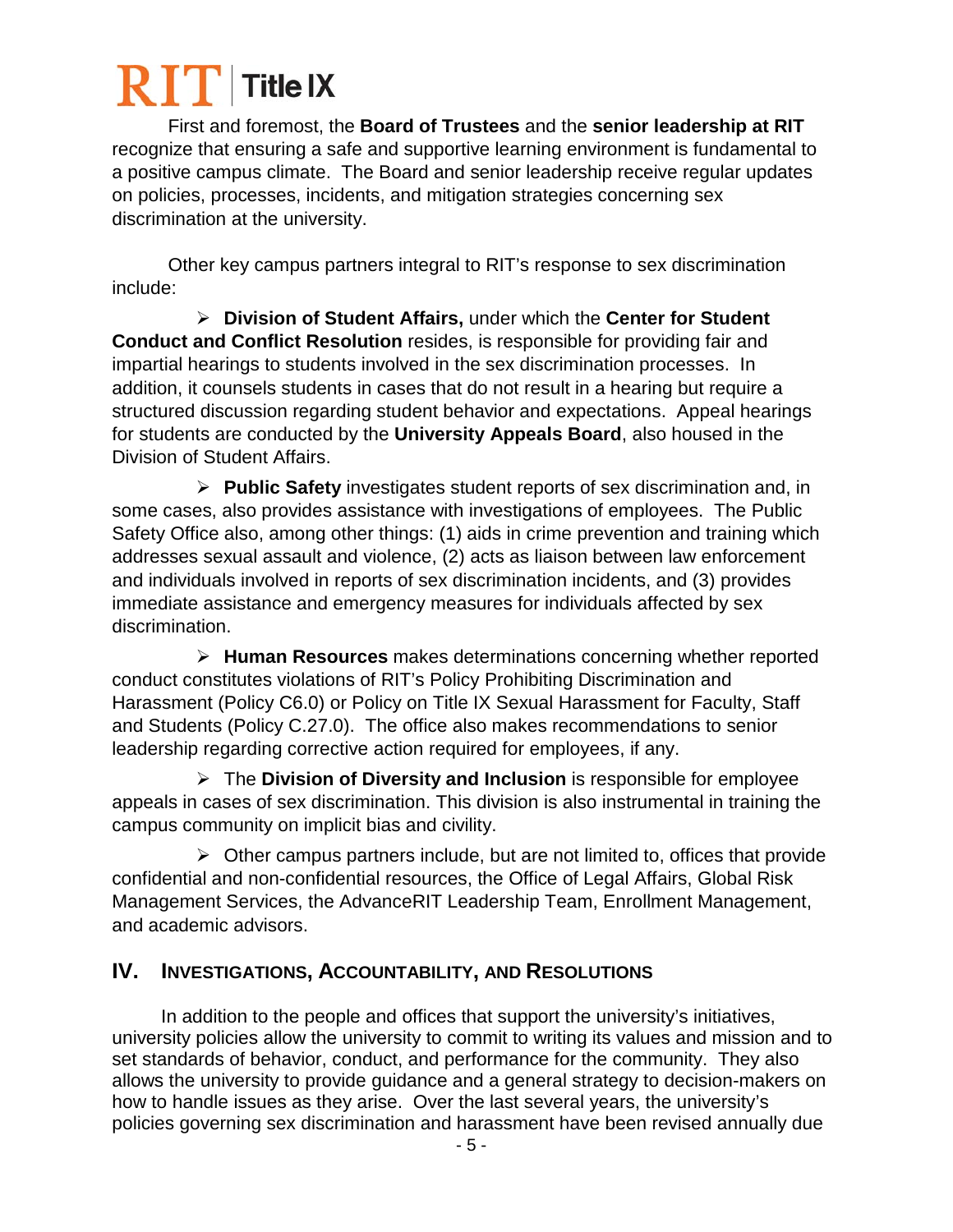to a steady stream of regulatory changes from both the federal and state government. On May 6, 2020, the Department of Education ("ED") released new regulations governing sexual harassment and discrimination under Title IX. Despite the fact the university, and the rest of the world, was in the midst of navigating a global pandemic, the ED set a very aggressive three-month timeline within which the university was required to assess and implement the new regulations on campus.

The Title IX Office assembled a team comprised of over 20 members from the various key campus offices to assess the impact of the regulations on RIT's current policies, procedures, and programming. Members from the Title IX Office, Student Conduct and Conflict Resolution, Human Resources, the Division of Diversity and Inclusion, Academic Affairs, the Office of Compliance and Ethics, the Office of Legal Affairs, and Public Safety worked diligently to review the over 2,000 pages of regulations and guidance provide by the ED. In light of the challenging circumstances and the August 14, 2020 deadline for compliance, the university enacted the Policy on Title IX Sexual Harassment for Faculty, Staff, [and Students \(Policy C.27\)](https://www.rit.edu/academicaffairs/policiesmanual/c270) on August 14, 2020. This was enacted on an interim basis to provide the RIT community with time to review the new policy and procedures and to ensure that the university reflects a fair and informed process that protects the culture, values, and expectations of the RIT community

Notably, the new regulations, and the resulting Policy C.27, contain significant changes in how universities are required to address sexual harassment on campus. Sexual Harassment under Title IX is now defined as conduct that is so severe, pervasive, and objectively offensive that it effectively denies a person equal access to the university's education, work programs, or activities. The new definition does include *quid pro quo* harassment, which was included in the prior rules, as well as four new categories of conduct now considered *per se* sexual harassment. These include sexual assault, dating violence, domestic violence, and stalking. The alleged conduct must happen against a person in the United States on university property or in connection with a university program or activity. The new Title IX regulations require that the university dismiss those matters that do not meet the new definition, but they do allow universities to address the allegations under other university policies.

This is a substantial shift from the old, less restrictive definition of sexual harassment: unwelcome conduct that is severe, persistent, **or** pervasive. Additionally, the old regulations did not require that the misconduct take place in the United States, nor did they include the prescriptive requirement of dismissal, which provided universities much more discretion in addressing sexual harassment on campus.

Another significant change in the new regulations is that the university must provide live hearings when sexual harassment is formally reported. In those instances, the parties' advisors of choice must be permitted to cross-examine the parties and witnesses during these live hearings.

Other key changes include:

- $\triangleright$  Changes in how formal complaints are filed
- $\triangleright$  The implementation of non-punitive, non-disciplinary supportive measures until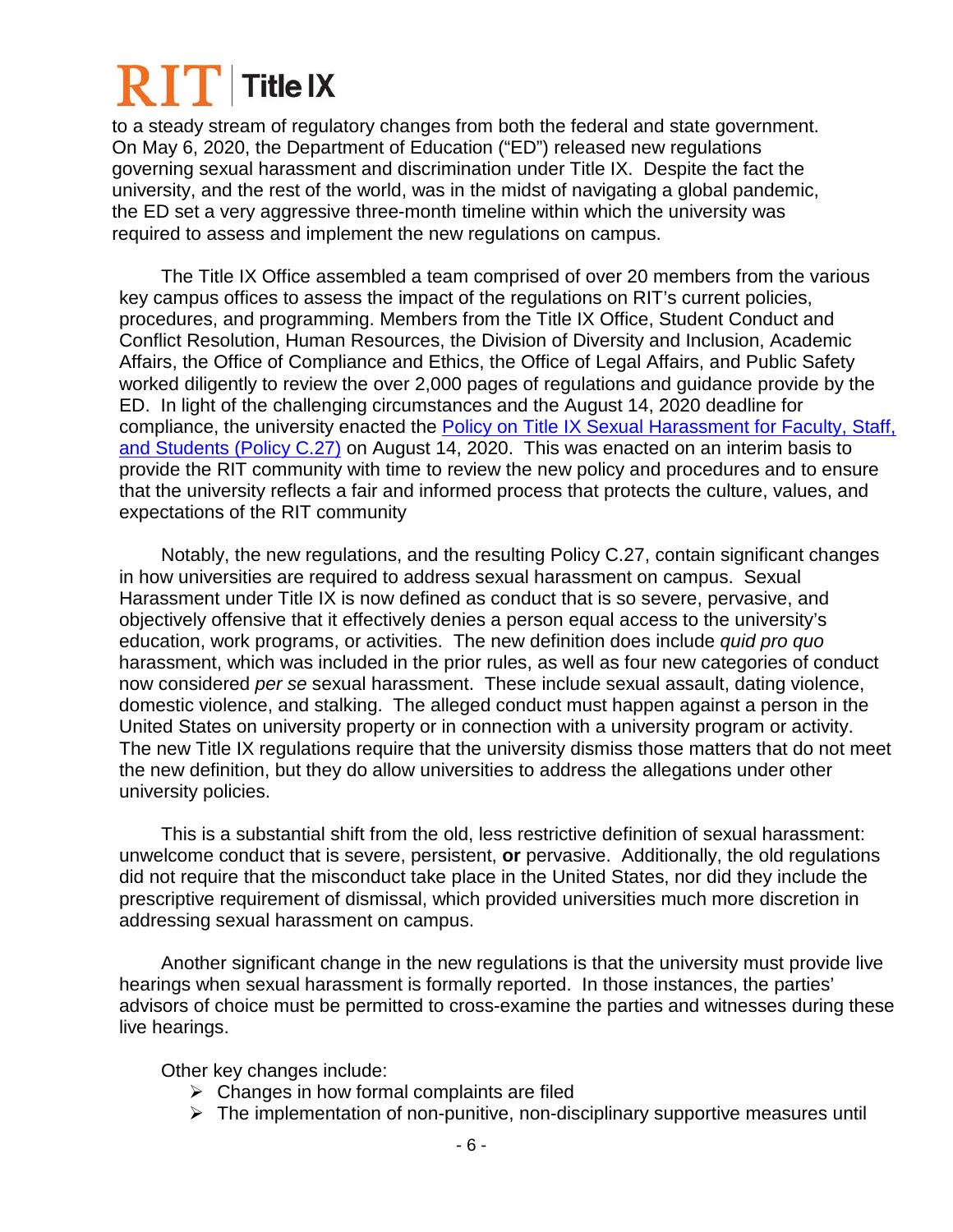after formal resolution

- $\triangleright$  Emergency removal processes for physical threats to health or safety
- $\geq$  3-person live-hearing panels
- $\triangleright$  Access to evidence and investigative reports
- $\triangleright$  Grounds for appeal
- $\triangleright$  Informal resolution processes for certain cases
- $\triangleright$  Enhanced training requirements for Title IX personnel, investigators, decision makers, and advisors.

The range of disciplinary outcomes for students or student organizations found responsible for sex discrimination after the student conduct process is concluded is:

- Warning
- Suspension
- Probation
- Temporary or permanent ban from campus or specific campus locations
- Mandatory educational programs
- Ban from participating in campus organizations or campus activities
- Separation from the university, which includes suspension or expulsion
- Revocation of admission and/or degree
- Disqualification from future employment or student leadership positions
- Withholding of transcripts, grades, diploma, or degree until after the hearing, appeal, or the sanction is complete
- Transcript notations consistent with D19.0 Student Gender-Based and Sexual Misconduct Policy

In cases involving employees, the range of outcomes for employees found responsible for sex discrimination is:

- Mandatory training or education
- Coaching or mentoring
- Formal communication and monitoring of future behavior
- Permanent or temporary suspension from employment and/or enrollment
- Workplace/Office relocation
- Attendance restrictions (*i.e.*, meetings, departmental events)
- Termination of employment
- Withholding of merit increases
- Permanent or temporary teaching restrictions or additional oversight in classrooms, labs, or with student interactions
- Written Warning or Final Written Warning
- Unpaid administrative leave
- Temporary or permanent ban from campus or specific campus **locations**
- Partial or full trespass warnings to remain off campus or parts of campus
- Permanent or temporary suspension from employment and/or enrollment
- Demotion or removal of supervisory duties or titles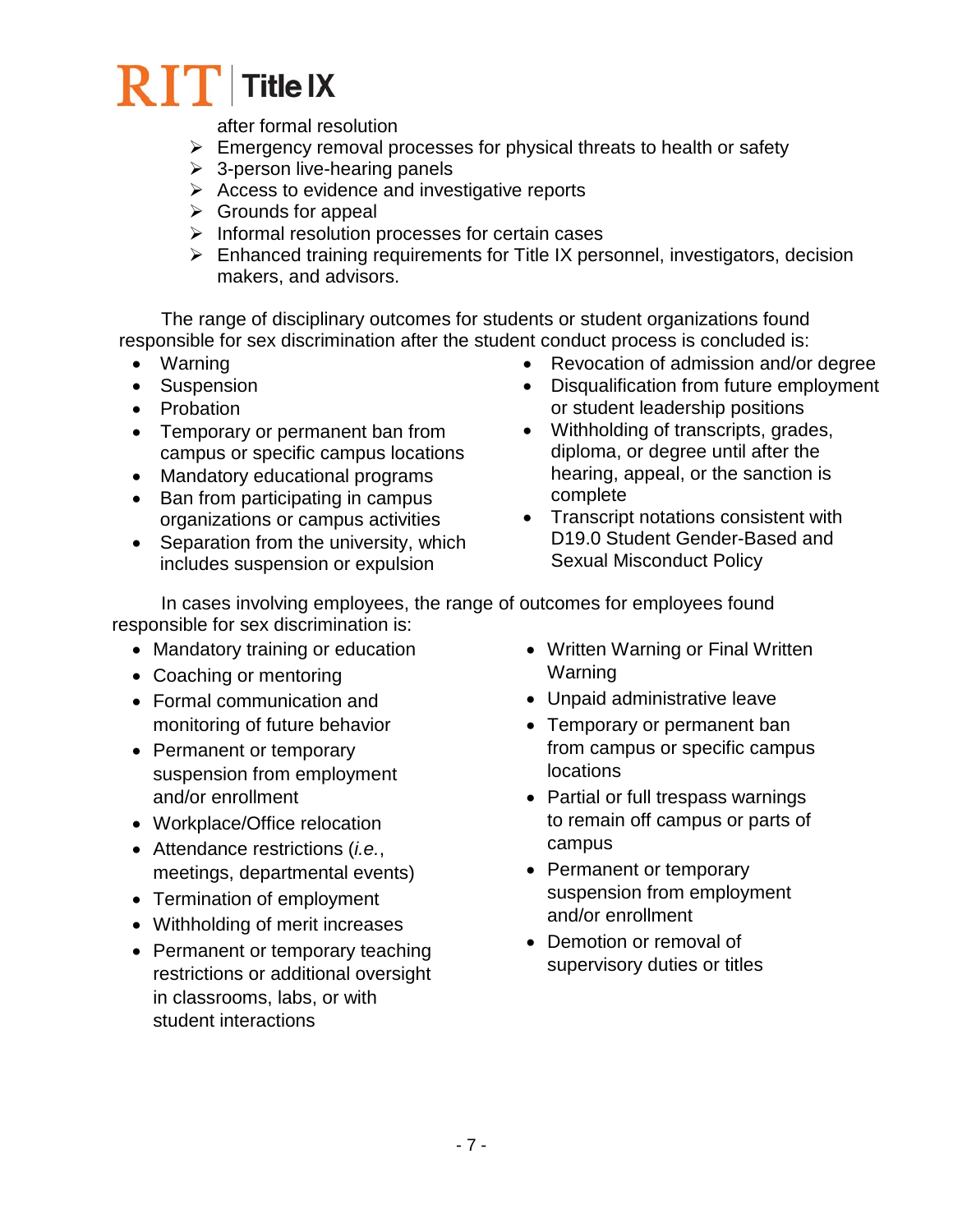### $\bf R$   $\bf T$  Title IX

Two additional RIT policies<sup>[1](#page-9-0)</sup> are central to RIT's community expectations and prohibitions regarding gender-based and related discrimination and will be used when allegations are outside the scope of Title IX (Policy C.27): [Student Gender-Based and Sexual Misconduct Policy \(Policy D19.0\),](https://www.rit.edu/academicaffairs/policiesmanual/d190-interim-policy-student-gender-based-and-sexual-misconduct-policy-title-ix) which applies to all students; and RIT Policy Prohibiting Discrimination and Harassment (Policy [C06.0\),](https://www.rit.edu/academicaffairs/policiesmanual/c060) which applies to all faculty, staff and visitors. These policies provide details regarding how the university investigates and resolves complaints of sex discrimination that fall outside of Policy C.27. The policies also provide the community with important information concerning, among other things, rights and responsibilities of complainants and respondents, confidentiality, privacy, and available resources (confidential and non-confidential, both internal and external).

### **V. ASSISTANCE AND RESOURCES FOR IMPACTED INDIVIDUALS**

Policies C6.0, C27.0, D.19.0, and as well as the Title IX website, have information regarding the various [reporting options](https://www.rit.edu/fa/compliance/content/reporting) for sex discrimination claims and information concerning interim and accommodative measures. The university strives to provide multiple reporting options to ensure there are no institutional barriers to making reports of sex discrimination. (*See* Appendix IV, List of Reporting Options, Confidential and Non-Confidential Offices and On Campus and Off Campus Resources.)

Both students and employees involved in incidents of sex discrimination are permitted an advisor of their choice at all meetings. Both students and employees are also offered internal and external [resources](https://www.rit.edu/fa/compliance/content/confidential-support) (including confidential options) to assist them in navigating the investigatory and resolution process. (*See* Appendix IV.)

In addition, employees are provided with information about support services through the Employee Assistance Program ("EAP"). All parties involved in incidents involving sex discrimination investigations are able to meet with the Title IX Coordinator to discuss the process and to seek accommodative measures where appropriate. Key campus partners, including staff in Human Resources, Public Safety, and Student Conduct and Conflict Resolution remain available throughout investigations and resolution processes for support and consultation.

### **VI. AWARENESS, PREVENTION, AND CAMPUSCULTURE**

### A. Training and Education

<span id="page-9-0"></span> $\ddot{\phantom{a}}$ 

Training and education designed to prevent gender-based and related discrimination continues to be a focus of the Title IX Office, in collaboration with the many campus partners. In its training and education efforts, the Title IX Office focuses on ensuring that the RIT community: (1) understands behavioral expectations, including the discriminatory behaviors that are prohibited, (2) is aware of the full range of reporting and resolution options and resources (both on- and off-campus) available to

 $<sup>1</sup>$  Other RIT policies inform the discussion about expectations of conduct concerning sex discrimination,</sup> including: [Honor Code \(P.03\), Core Values \(P.04\),](https://www.rit.edu/academicaffairs/policiesmanual/p030) [Compliance Policy and Code of Ethical Conduct](https://www.rit.edu/academicaffairs/policiesmanual/c000) [\(C.0.0\), Policy on Circumstances When Consensual Relationships Must be Mitigated \(C.23\), a](https://www.rit.edu/academicaffairs/policiesmanual/c000)nd the [Protection of Minors Policy \(C.26\).](https://www.rit.edu/academicaffairs/policiesmanual/c260) Students may also be subject to [D.18.0 Student Conduct Process](https://www.rit.edu/academicaffairs/policiesmanual/d180)  and [D.18.1 Alcohol and Other Drugs.](https://www.rit.edu/academicaffairs/policiesmanual/d181)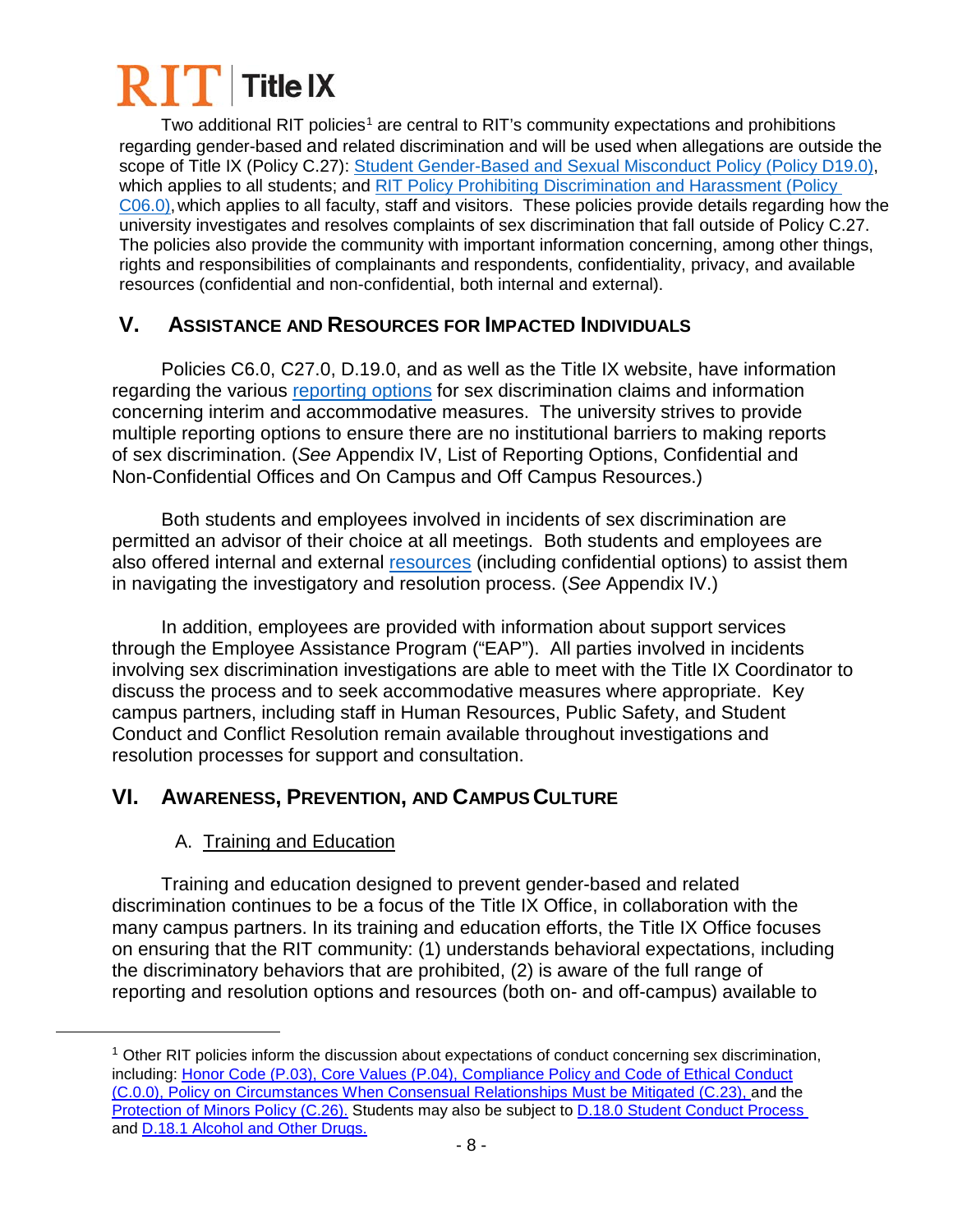### $\bf{2}$   $\bf{T}$  Title IX

individuals impacted by sex discrimination, and (3) learns about the many ways in which the campus community can work together to prevent discrimination.

Pursuant to [university policy](https://www.rit.edu/academicaffairs/policiesmanual/c250) and New York State law, all university employees must receive annual training on sex discrimination. In 2019, 96% or approximately 4216 of employees, including part-time employees and adjuncts, completed the online module. In addition, in-person training sessions were offered throughout the year to reinforce expectations of appropriate conduct, clarify requirements for reporting information, and highlight ways to support individuals who report sex discrimination. (*See* Appendix II, List of Education, Prevention, and Awareness Activities for the 2019-2020 Academic Year.)

All new employees also receive in-person training on sex discrimination at new employee orientation. The Title IX Office provided in-person training to all sessions of New Employee Orientation offered by the Center for Professional Development during which new employees were introduced to campus policy, behavioral expectations, rights and responsibilities under the law and RIT policy, and available support services.

During New Student Orientation, incoming first year and transfer students are provided opportunities to participate in programs that reinforce campus policy and behavioral expectations as well as available support services.

International students receive targeted programming during a separate orientation program in which they are given information about university expectations, cultural norms, and policies. All returning, graduate, and transfer students were offered an online module on sexual assault, sexual harassment, relationship violence, stalking, and risks related to alcohol and other drug use. Returning students are offered and strongly encouraged to take a refresher module that builds upon the information received in the orientation module.

Student groups such as student-athletes, student leaders (such as resident advisors, orientation leaders), fraternity and sorority members, incoming NTID students, and international students received tailored training and education, with an emphasis on active bystander skill-building. Throughout the year, all students have numerous opportunities to participate in educational and community events such as panel discussions, workshops, and other prevention and awareness activities.

To reach the vast stakeholders throughout the university, the Title IX Office also relies on the assistance of its many campus partners for awareness and prevention. Notably, in 2019, the Office of the Provost, through AdvanceRIT, sponsored the 2-part series, Moving the Needle Part 1: Shifting the Conversation around Sexual Harassment and Part 2: Creating a Culture Resistant to Sexual Harassment, on campus. Approximately 316 members of the RIT community participated in a two-day workshop developed by the CRLT Players, a group of University of Michigan performers who use theatrical case studies to highlight the ways social identities and existing systemic inequities create different lived experiences in higher education. The workshop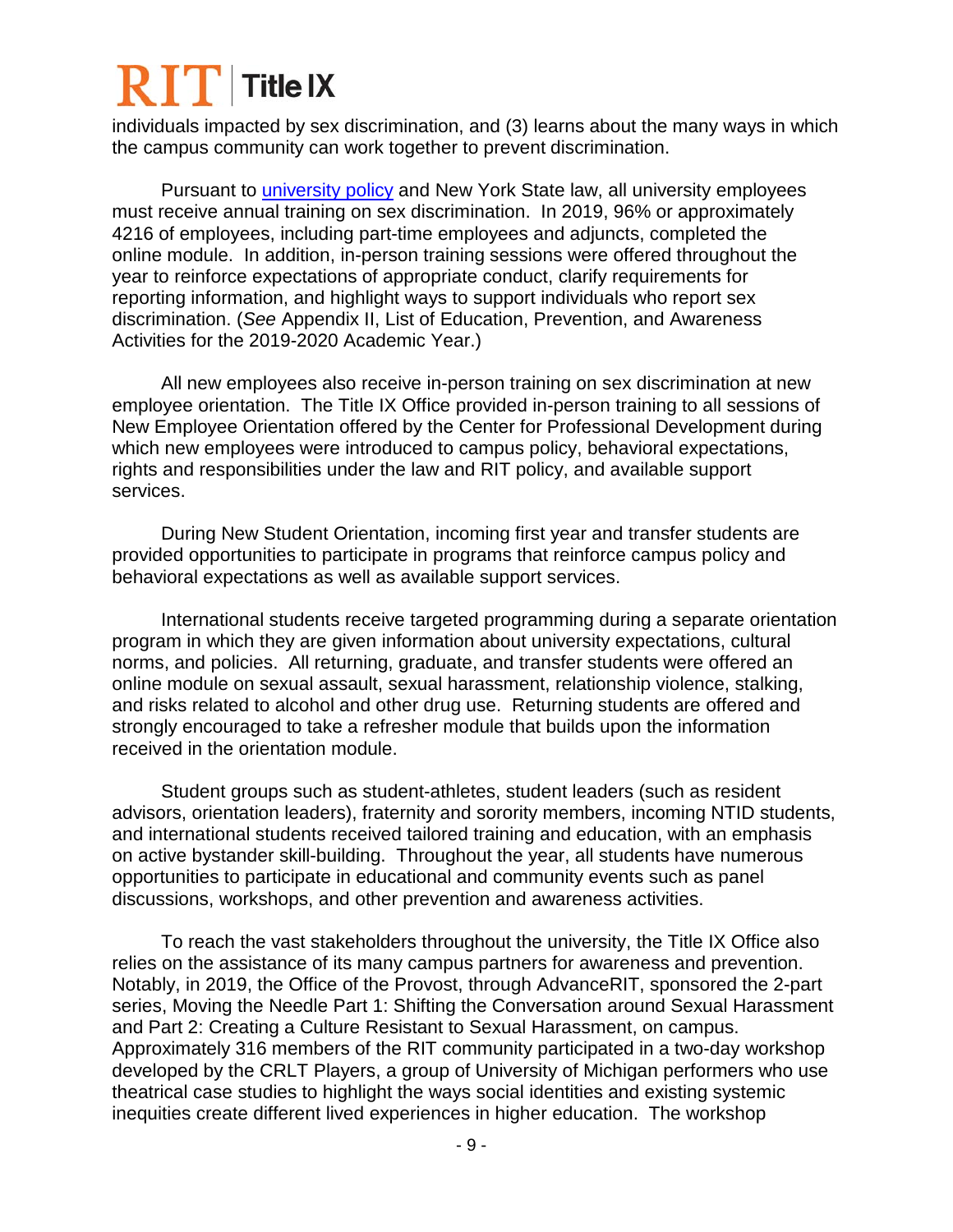featured interactive sketches that explored the consequences of sex discrimination faced by women and gender minorities in academic settings. The objectives of the workshop were to engage the attendees to identify sex harassment, discuss how those behaviors impact individuals and communities, reflect on strategies to create a climate more resistant to sexual harassment, and to consider ways to support individuals who report sex discrimination.

During the 2019-20 academic year, the Assistant Director of Title IX and Clery Compliance chaired the Sexual Violence and Discrimination Prevention Wellness Team, which was a team of faculty, staff, and students charged with providing students with programs and educational opportunities related to, among other things, sex discrimination. The Sexual Violence and Discrimination Prevention Wellness Team either sponsored or participated in seven (7) programs and activities with a total of approximately 234 attendees. (*See* Appendix II, List of Education, Prevention, and Awareness Activities for the 2019-20 Academic Year.)

In 2020, both the Provost and the President, respectively, convened two taskforces related to sex discrimination: (1) The Faculty Human Resources Investigations Taskforce, and (2) The Sexual Harassment and Discrimination Taskforce. The Faculty Taskforce charged by the Provost was created to assess and provide recommendations to the Provost regarding addressing complaints involving faculty including complaints about sex discrimination. The Sexual Harassment Taskforce was charged by President Munson to assess the overall status of the university as it pertains to sexual harassment and discrimination. The Title IX Coordinator is a contributing member of both taskforces. Since convening in March 2020, the Sexual Harassment Taskforce has met with stakeholders from around the university, reviewed research on best practices, and is currently working on informed recommendations for a report to the President.

### B. Biennial Student Sexual Misconduct and Title IX Climate Survey

**► Climate Survey Background** 

In the spring of 2020, the Title IX Office administered the biennial Title IX and Sexual Misconduct Climate Survey (the "Climate Survey") to all RIT students. For the past six (6) years, RIT has utilized the Education Advisory Board's (EAB) survey to help determine students' perceptions of the university's overall climate on campus during the 2019-20 school year regarding sexual harassment, sexual misconduct, relationship violence, and stalking. Topics addressed in the survey include:

- Sexual misconduct
- Relationship violence
- Stalking
- Prevention education
- Students' perceptions about university response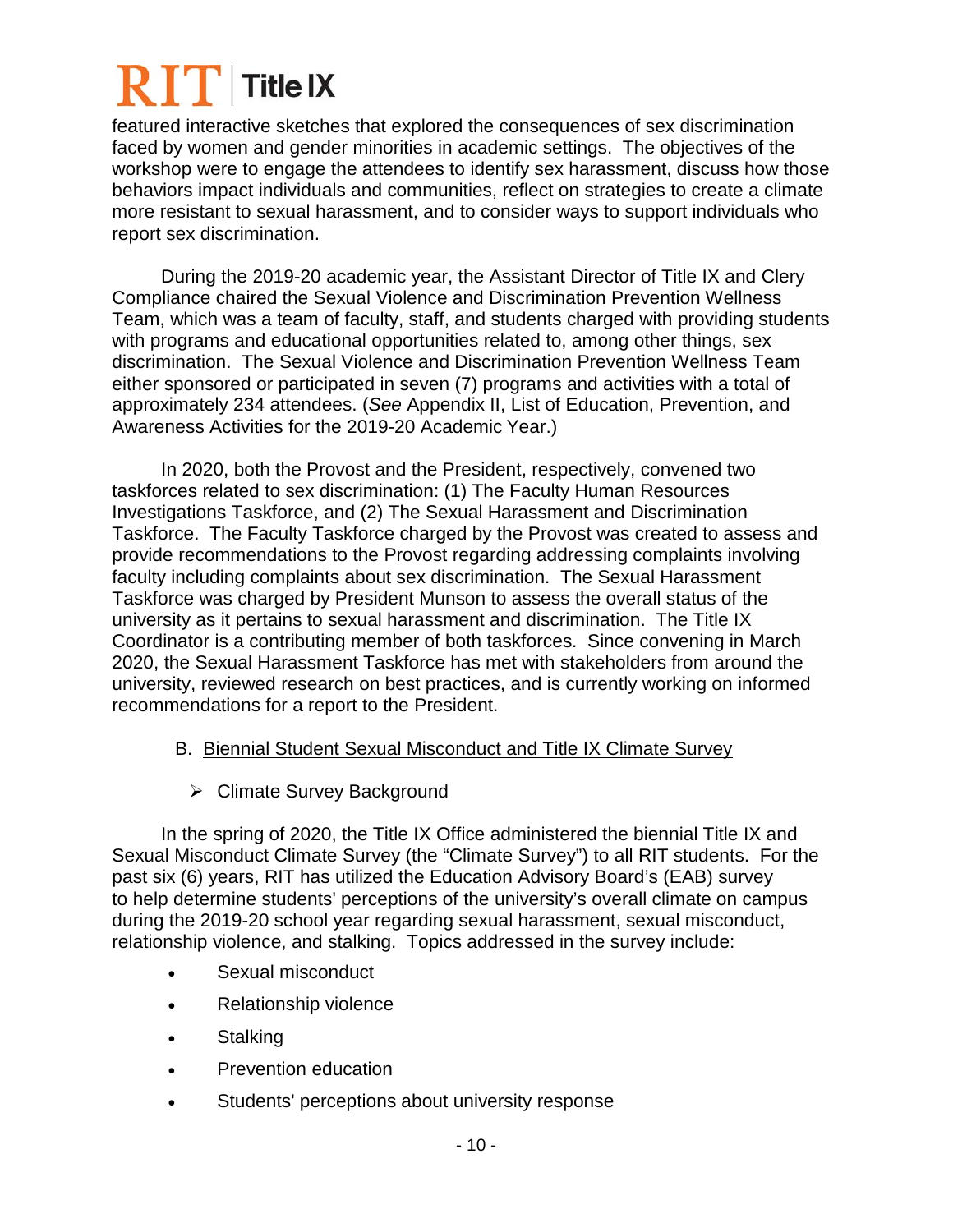### $\bf R$   $\bf T$  Title IX

- Students' perceptions about peers' responses
- Reasons students do not report

The Climate Survey was also administered to a cohort of 15 institutions in the United States and was open for approximately three weeks during the spring 2020 semester. The average response rate for RIT was 18% which was slightly below the 21% average response rate for the cohort. The cohort was comprised of six (6) very small, three (3) small, five (5) midsized, and one (1) large institution. Of the 15 institutions in the cohort, 9 are private.

The Climate Survey, administered biannually as a requirement of New York State Education Law 129-B, was marketed to the entire campus with all students invited to participate. Students were asked various questions about their knowledge of prevention efforts, on-campus resources, and case management. In addition, the survey instrument was designed to gather data on student attitudes regarding campus culture and peer behavior. 2016, 2018, and 2020 data are compared and analyzed to gauge the attitudes and needs of the RIT community. Survey data informs prevention programming efforts, development of support resources, and collaborative projects with community partners.

**► Climate Survey Demographics** 

Notably, the 2020 Climate Survey provided students more options from which to choose regarding demographics. In this year's survey, students had expanded options regarding their identified gender and sexual orientation, as well as expanded race and ethnicity options.

| <b>Gender Identity &amp;</b><br><b>Sexual Orientation</b> | 2018 | 2020 |
|-----------------------------------------------------------|------|------|
| Man                                                       | 52%  | 51%  |
| Woman                                                     | 44%  | 45%  |
| Genderqueer                                               | N/A  | 4%   |
| Other                                                     | N/A  | 1%   |
| Trans                                                     | N/A  | 5%   |
| Heterosexual                                              | 76%  | 69%  |
| LGBAQP <sup>2</sup>                                       | 24%  | 31%  |

| <b>Race &amp; Ethnicity</b>      | 2018 | 2020 |
|----------------------------------|------|------|
| American Indian <sup>3</sup>     | N/A  | 1%   |
| Asian                            | 15%  | 20%  |
| <b>Black or African American</b> | 6%   | 6%   |
| Native Hawaiian                  | 1%   | .4%  |
| White                            | 78%  | 74%  |
| Latino/Hispanic                  | 9%   | 8%   |

<span id="page-12-0"></span> $\overline{a}$ <sup>2</sup> LGBAQP means lesbian, gay, bisexual, asexual, questioning, pansexual

<span id="page-12-1"></span><sup>3</sup> "American Indian" is the identifier used by the survey creator, Education Advisory Board (EAB).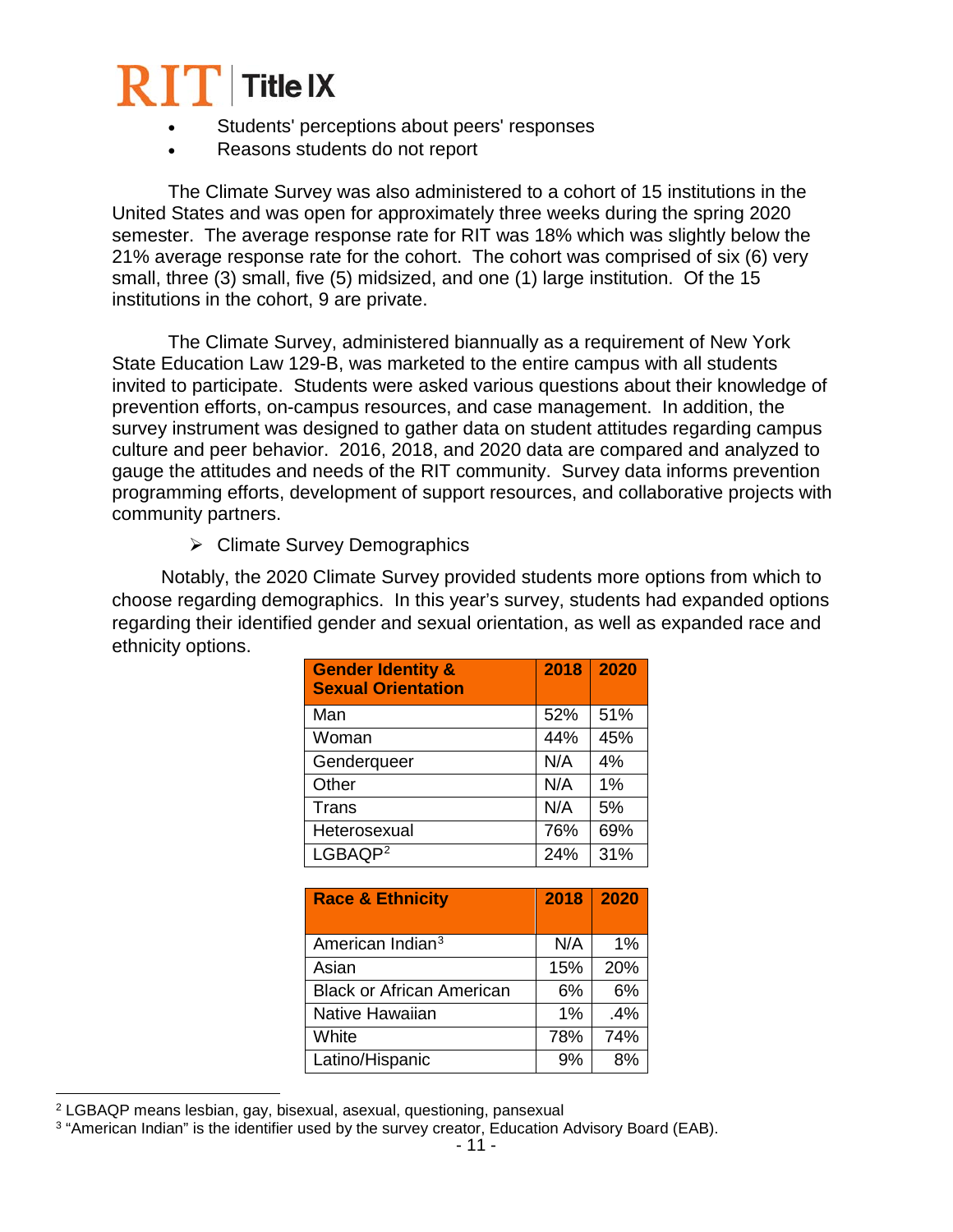

| <b>Other</b> | $1/\Lambda$ | A <sub>O</sub> |
|--------------|-------------|----------------|
|              | N/          | 70             |

**▶ Overall Climate** 

Most of the students who responded to the Climate Survey, or 96%, reported a generally positive perception of campus climate, reporting that they feel safe on campus. The overall perception in 2020 was consistent with the responses in 2018, where most of the students reported similar feelings of safety on campus.

| <b>I Feel Safe at this School</b> | 2018 | 2020 |
|-----------------------------------|------|------|
| All                               | 97%  | 96%  |
| <b>Black Student Respondents</b>  | 94%  | 92%  |
| <b>White Student Respondents</b>  | 97%  | 96%  |
| Latino or Hispanic                | 95%  | 92%  |
| Asian                             | 97%  | 98%  |
| American Indian                   | 86%  | 87%  |
| Other                             | 92%  | 92%  |

This overall assessment of the safe climate is bolstered by a general decrease in sexual harassment overall. Less than half of the individuals who responded to the Climate Survey, or 46%, reported that someone had made sexist remarks or jokes in their presence during the past academic year. This is down 8% from just two years ago where 54% had noted hearing sexist remarks or jokes. Similarly, responding individuals reported fewer instances of crude sexual remarks, and offensive sexual emails, texts or social media.

| <b>Sexual Harassment</b>                                         | 2018 | 2020 |
|------------------------------------------------------------------|------|------|
| Made sexist remarks or jokes in your presence                    | 54%  | 46%  |
| Said crude sexual things to you                                  | 22%  | 20%  |
| Sent offensive sexual content via email, text or social<br>media | 14%  | 12%  |
| Bribed for a romantic or sexual relationship                     | 6%   | 6%   |

In addition, the number of students who reported experiencing some form of unwanted sexual violence decreased from 2018 to 2020.

Results in overall decrease of sexual harassment may be correlated to increased efforts by the Title IX Office and campus partners to increase training and education about Title IX and sex discrimination overall, and the mandatory training of all employees at RIT. In addition, the Title IX Office has increased targeted communication, enhanced reporting options, instituted process changes, and has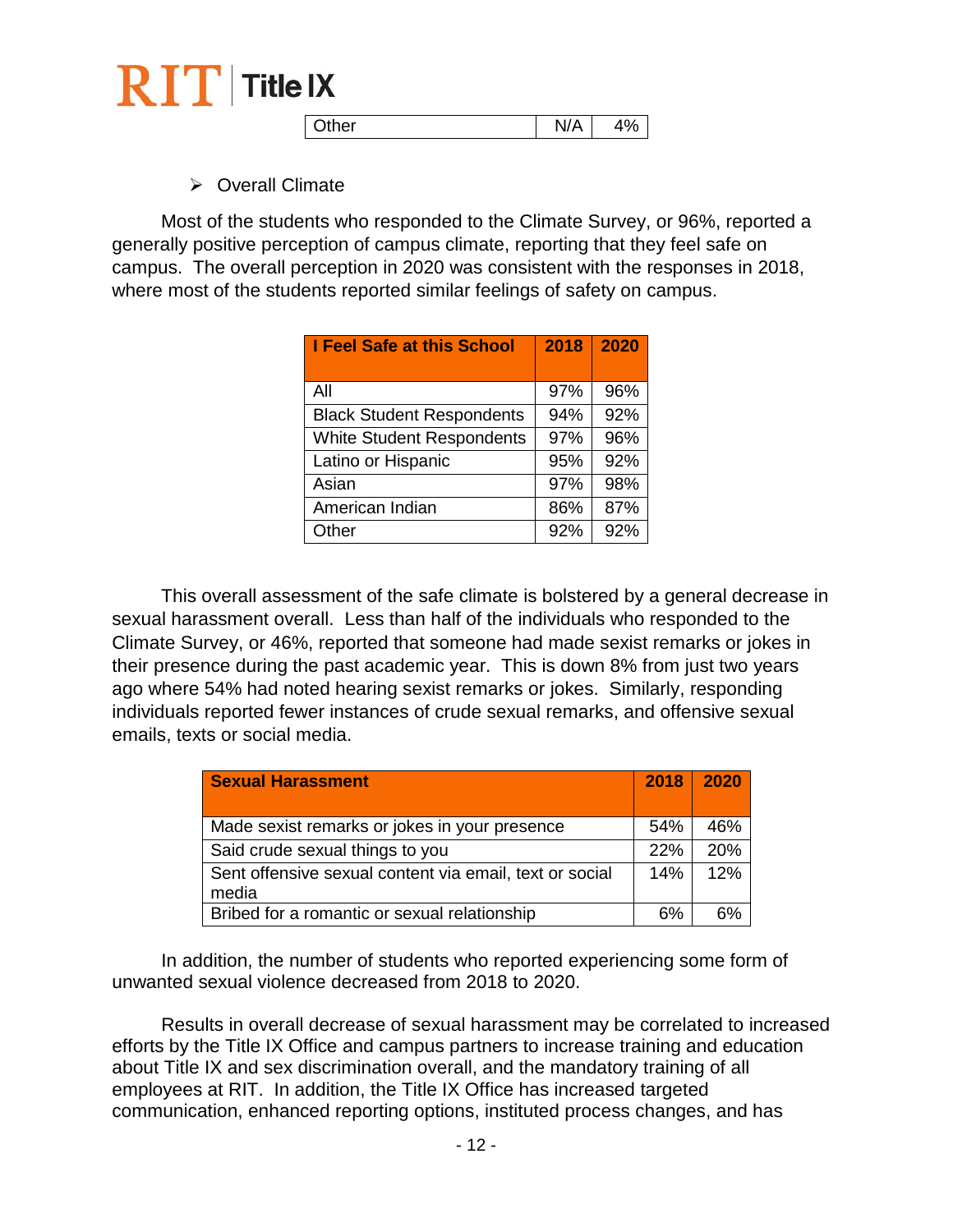### $\rm 2$   $\Gamma$  Title IX

<span id="page-14-0"></span> $\ddot{\phantom{a}}$ 

engaged campus partners to raise awareness of sex discrimination and sexual harassment to various demographics on campus.

 $\triangleright$  Training and Prevention

Consistent with an overall decrease in sexual harassment, the training and education regarding prevention demonstrates that 91% of the first year students reported receiving training. Although fewer students reported receiving training in previous years, the results demonstrate that the number of students who report receiving training in subsequent years has steadily increased. Training and education regarding prevention will continue to be an area of focus for the Title IX Office in the coming year.



#### C. Other Awareness and Communication Efforts.

In 2020, the [Title IX Website](https://www.rit.edu/fa/compliance/title-ix) was completely revamped to include guides for employee and student processes as well as timely updates about training, reporting, and resources.

The Annual Security and Fire Safety Report (the "Clery Report") released each October provides the RIT community and prospective students additional information concerning, among other things, sexual assault, intimate partner violence, and stalking.[4](#page-14-0)

In 2019, the Title IX Office and Behind the Bricks collaborated to produce [Behind the](https://www.youtube.com/watch?v=Ia5hBVii6Eg) 

<sup>&</sup>lt;sup>4</sup> The data found in RIT's [Annual Security and Fire Safety Report is](https://www.rit.edu/fa/publicsafety/sites/rit.edu.fa.publicsafety/files/2018AnnualSecurityReport.pdf) filed annually in October with the U.S. Department of Education pursuant to the Clery Act. Data collected for the Clery Report is based on the geography of incident while data published in this Annual Report on Sex Discrimination is not limited to geography. Moreover, unlike the Clery Report, the scope of behaviors in this Annual Report are much broader and not all would not be included in the Clery Report.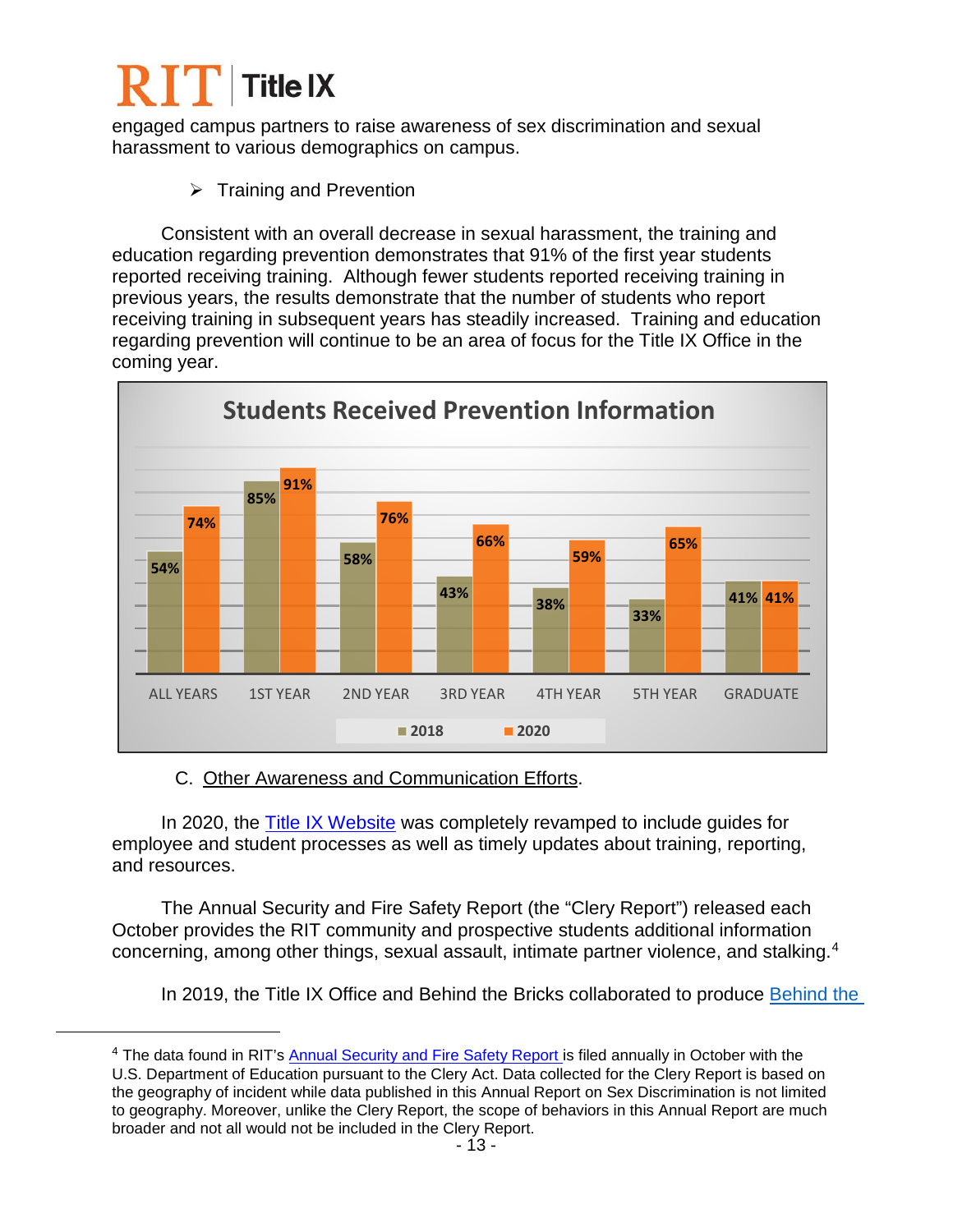## $\bf R$   $\bf T$  Title IX

[Bricks Video on Title](https://www.youtube.com/watch?v=Ia5hBVii6Eg) IX to raise awareness, provide more transparency, help shape a culture of respect, and prevent sex discrimination, and create a culture of safety.

### **VII. AREAS OF CONTINUOUS IMPROVEMENT AND FOCUS FOR 2020**

#### A. Awareness, Prevention, and Campus Culture

Through education and training, RIT will continue to build a culture of respect free from sexual harassment and discrimination and one that upholds the RIT Core Values and Honor Code. In addition, the Title IX Office will continue to develop ongoing, relevant, and impactful community programs and events in collaboration with its campus partners.

The Assistant Director for Title IX and Clery Compliance continues to work collaboratively with the Division of Student Affairs, including Athletics, to create online training modules that offer compliance-related information as well as role-specific material. To continuously improve on training delivery, and avoid content redundancy, new completion tracking methods have been implemented for various student roles. For example, a module was created specifically for student-athletes which complies with all regulations, including the NCAA Policy on Campus Sexual Violence. A different module containing the most comprehensive material was created for Residence Advisors (RAs), as in their role they encounter the most frequent occurrences and are in the best position for bystander intervention. Special Interest Housing Executive Boards and Peer Mentors also benefitted from this new module to best fulfil the duties of their role. Each academic year, new modules will be developed to build upon the content offered during the previous year. Supplemental courses are also being developed for students who have a desire to learn more than what is required for their various roles on campus.

In 2020, a new Title IX Deputy Coordinator, Lana Verschage, the Director of Women and Computing, was designated for Golisano College of Computing and Information Sciences (GCCIS). Through enhanced assessment of Title IX programs and initiatives, GCCIS was identified as an area where a disproportionate number of claims of sex discrimination occur. In partnership with Dean Haake, the addition of a Title IX Deputy embedded in a college is being piloted to improve communication, identify gaps. and educate the community in order to achieve cultural change.

With the new Title IX regulations in place, the Title IX Team has worked diligently and will continue to partner with campus stakeholders on the creation of effective, compliant policies while continuously assessing the new policies and procedures in an effort to remain consistent and on a path to continuous improvement.

#### B. Investigations, Accountability, and Resolutions

With existing policies in effect for claims of sex discrimination which fall outside the scope of Title IX, procedures and programs have been created to comply with Title IX including Policy C.27.0 Policy on Title IX Sexual Harassment for Faculty, Staff and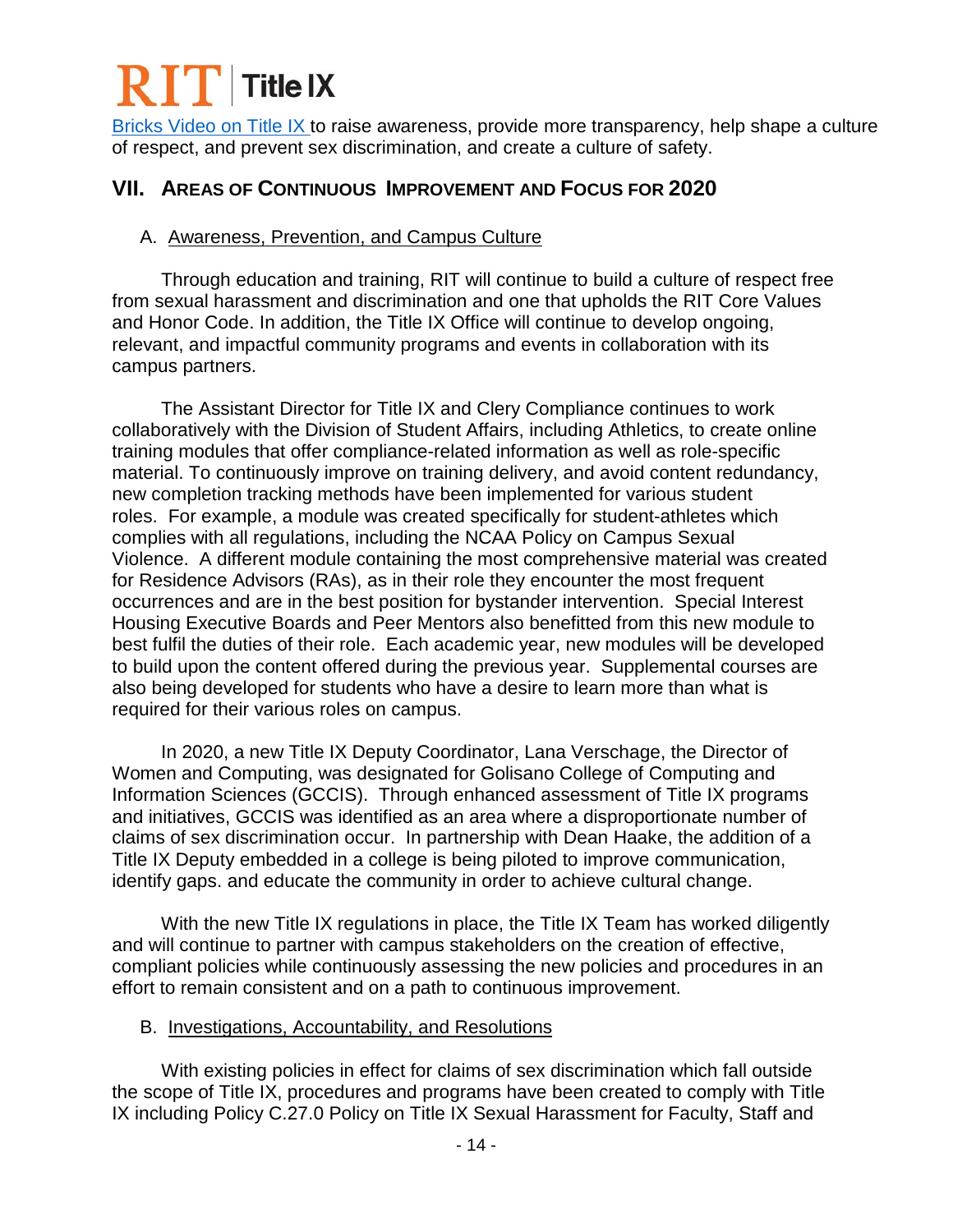# $\bf{2}$   $\bf{T}$  Title IX

Students. Employee cases which fall within the scope of C.27.0 will now have the opportunity for a hearing where employee investigations have never before had a hearing. When C.27.0 hearings are held for students or employees, the hearing panels will be comprised of three members. For employee cases. the panelists will be an attorney, a member of Human Resources, and a faculty or staff member dependent upon the role of the respondent in the case. For student cases, the panelists will be an attorney and two conduct officers.

The Title IX Office has created a program where select faculty and staff members will have the opportunity to serve as a Title IX Partner, which will require enhanced training to be able to serve as hearing officers, advisors of choice, or appeal board members in Title IX cases under Policy C.27. The creation of this program aims to fill the gap of providing adequate advisors for parties going through the process as well as incorporating trained faculty and staff into the process which will enhance neutrality and increase representation.

### **VIII. STATISTICAL SUMMARY OF COMPLAINTS OF SEX DISCRIMINATION FOR CALENDAR YEAR 2019**

The statistical information below includes all complaints of sex discrimination reported in calendar year 2019, regardless of where the alleged events occurred. The complaints of sex discrimination are sorted in broad categories based on the complainants' allegations. Due to privacy and confidentiality obligations, specific details and complexities of the complaints cannot be shared. For information about the key definitions in the report that explain the conduct encompassed in the categories, please refer to the section entitled Key Definitions in Appendix I. We also encourage the RIT community to refer to the policies referenced above, or to check the **Title IX** website for information. Complaints received against non-RIT community members are included in the total number of complaints received for information purposes. Although RIT may not always be able to conduct a full investigation or take action against an accused non-RIT community member, it will make resources available to impacted individuals who are members of the RIT community.

### A. Data for Student Complaints of Sex Discrimination and Analysis

The following information reflects (1) the complaints that were brought to the Title IX Coordinator or Deputy Title IX Coordinators in 2019 (either directly or indirectly) involving students, and (2) the outcomes of the complaints where the respondent is an RIT student, or the accused is not a member of the RIT community, but the alleged conduct was perpetrated against an RIT student. Although complaints often contain multiple allegations resulting in the respondent being charged with multiple policy violations, complaints involving more than one allegation of sex discrimination are only listed once. If a complaint produces one or more charges and results in a finding of responsibility, the chart will reflect the most severe of the Title IX charges. Thus, this data reflects the number of distinct complainants and the outcomes of the most serious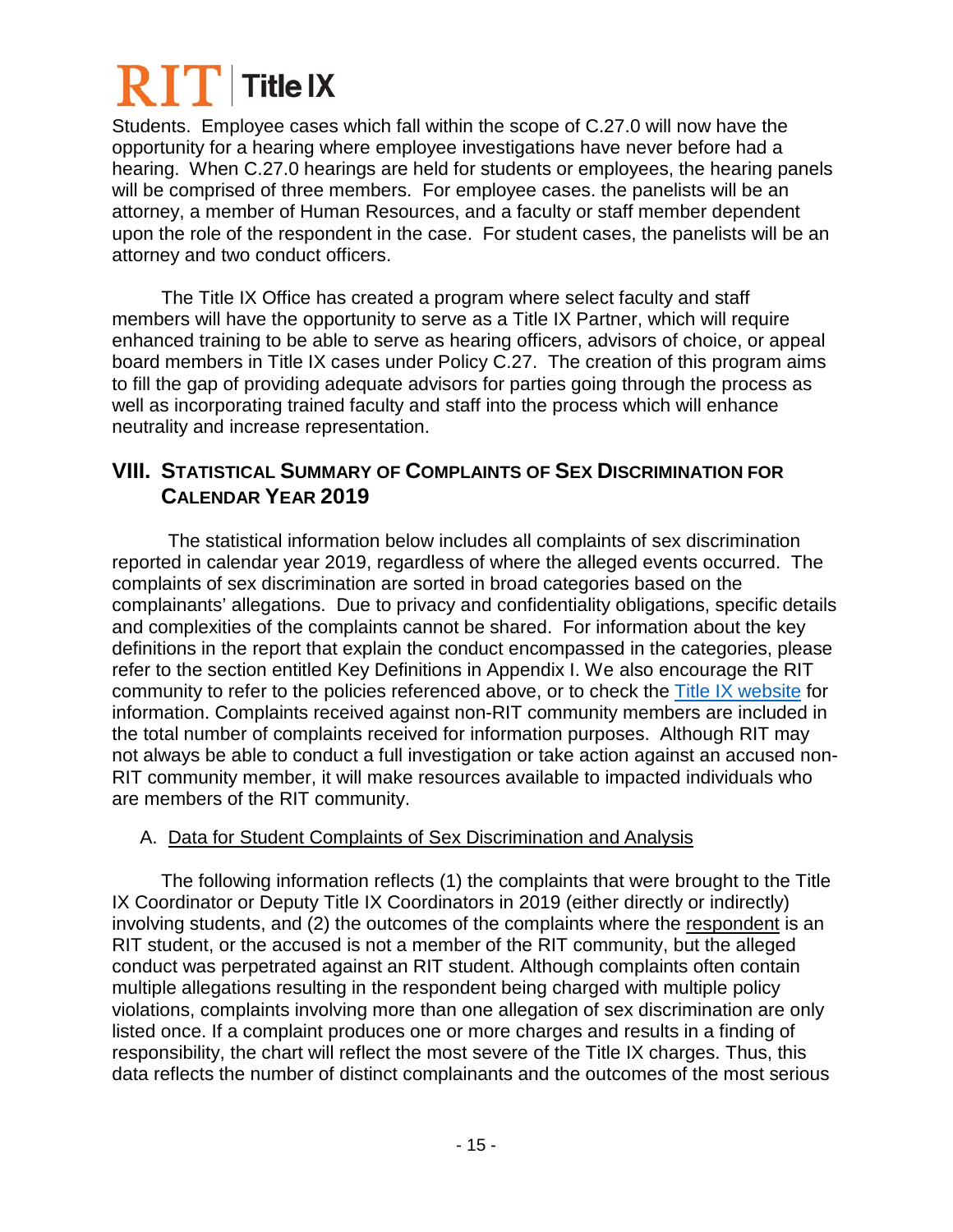### $\overline{\text{R}}$   $\overline{\text{I}}$  Title IX

charge reflected in the status at the conclusion of the process.<sup>[5](#page-17-0)</sup>

### **Student Data 2019**

<span id="page-17-0"></span> $\overline{a}$ 

| <b>CHARGE</b>                                          | <b>LEFT WITH</b><br><b>CHARGES</b><br><b>PENDING</b> | <b>ACCUSED</b><br><b>NON-</b><br><b>MEMBER</b> | <b>ACCUSED</b><br><b>UNKNOWN</b> | <b>COMPLAINT</b><br><b>WITHDRAWN</b> | <b>OUTCOME</b><br><b>INFORMAL</b><br><b>RESOLUTION</b> | <b>OUTCOME</b><br><b>HOLD</b> | <b>OUTCOME-</b><br><b>WARNING</b> | <b>OUTCOME-</b><br><b>NOT</b><br><b>RESONSIBLE</b> | <b>OUTCOME-</b><br><b>PROBATION</b> | <b>OUTCOME-</b><br><b>SUSPENSION</b> | <b>OUTCOME-</b><br><b>EXPULSION</b> | <b>NUMBER OF</b><br><b>COMPLAINTS</b> |
|--------------------------------------------------------|------------------------------------------------------|------------------------------------------------|----------------------------------|--------------------------------------|--------------------------------------------------------|-------------------------------|-----------------------------------|----------------------------------------------------|-------------------------------------|--------------------------------------|-------------------------------------|---------------------------------------|
| <b>DATING OR</b><br><b>DOMESTIC</b><br><b>VIOLENCE</b> | $\overline{0}$                                       | 1                                              | 0                                | 6                                    | 5                                                      | $\overline{0}$                | $\overline{0}$                    | 1                                                  | 3                                   | 0                                    | $\overline{0}$                      | 16                                    |
| <b>STALKING</b>                                        | 0                                                    | $\overline{2}$                                 | $\overline{0}$                   | $\overline{4}$                       | 6                                                      | $\overline{0}$                | $\overline{0}$                    | ◢                                                  | 1                                   | $\overline{2}$                       | $\overline{0}$                      | 16                                    |
| <b>SEXUAL</b><br><b>ASSAULT-</b><br><b>INTERCOURSE</b> | 1                                                    | 1                                              | 0                                | $\overline{2}$                       | 1                                                      | 1                             | $\overline{0}$                    | 4                                                  | 1                                   | 6                                    | $\overline{0}$                      | 14                                    |
| <b>SEXUAL</b><br><b>ASSAULT-</b><br><b>CONTACT</b>     | $\overline{0}$                                       | 3                                              | $\overline{0}$                   | 6                                    | 3                                                      | $\overline{0}$                | $\overline{0}$                    | 1                                                  | 2                                   | 3                                    | $\overline{0}$                      | 18                                    |
| <b>SEXUAL</b><br><b>ASSAULT-</b><br><b>UNKOWN</b>      | 0                                                    | $\overline{0}$                                 | 1                                | 6                                    | $\overline{0}$                                         | $\overline{0}$                | $\overline{0}$                    | $\overline{0}$                                     | 0                                   | $\overline{0}$                       | $\overline{0}$                      | $\overline{7}$                        |
| <b>GENDER</b><br><b>DISCRIMNATION</b>                  | $\overline{0}$                                       | $\overline{0}$                                 | $\overline{0}$                   | $\overline{0}$                       | 1                                                      | $\overline{0}$                | $\overline{0}$                    | $\overline{0}$                                     | $\overline{0}$                      | $\overline{0}$                       | $\overline{0}$                      | 1                                     |
| <b>SEXUAL</b><br><b>HARASSMENT</b>                     | $\overline{0}$                                       | $\overline{2}$                                 | 4                                | 15                                   | 18                                                     | $\overline{0}$                | $\overline{0}$                    | 1                                                  | 1                                   | $\overline{0}$                       | $\overline{0}$                      | 41                                    |
| <b>SEXUAL</b><br><b>EXPLOITATION</b>                   | $\overline{0}$                                       | $\overline{0}$                                 | $\overline{0}$                   | $\Omega$                             | $\overline{0}$                                         | $\overline{0}$                | $\overline{0}$                    | $\overline{0}$                                     | 1                                   | $\overline{0}$                       | $\overline{0}$                      | 1                                     |
| <b>VIOLATION OF</b><br><b>NO CONTACT</b><br>ORDER      | $\overline{0}$                                       | 0                                              | 0                                | $\overline{0}$                       | $\overline{0}$                                         | $\overline{0}$                | $\overline{2}$                    | 1                                                  | 0                                   | 1                                    | $\overline{0}$                      | $\overline{\mathbf{4}}$               |
| <b>TOTAL</b>                                           |                                                      | 9                                              | 5                                | 39                                   | 34                                                     | 1                             | $\overline{2}$                    | 6                                                  | 9                                   | 12                                   | $\bf{0}$                            | 118                                   |

In 2019, the Title IX Office processed a total of 118 complaints which is a drop of 23.87% (155 cases) from 2018. Despite not fitting within the scope of the policy, the Title IX Office still assed Twenty (20) additional cases which were determined to not fit within the scope of a TIX complaint and another six (6) cases were labeled TIX FYI. While there was a 45% increase of Dating or Domestic Violence cases from 2018, there was a 40% decrease in Sexual assault from 2018, a 43% decrease in stalking, and a 35% decrease in sexual harassment from 2018. In 2019, additional categories of gender discrimination, sexual exploitation, and violation of No Contact Order were added.

Of the 118 student complaints, approximately 24% of the cases involved Deaf or Hard of Hearing students in 2019. The complaints identified in the foregoing table were primarily made by students against other students. There were no reports made by faculty or staff against students in 2019.

 $<sup>5</sup>$  For example, if a student files a complaint against a former partner alleging nonconsensual</sup> intercourse, the accused student may be charged with multiple violations of Policy D.19.0 such as nonconsensual sexual contact, nonconsensual sexual intercourse, and sexual harassment. If found responsible, the outcome will be categorized in the chart as sexual assault, with lesser included charges (*i.e*., sexual harassment) being merged into the greater offense. In addition, the outcomes do not reflect those cases in which a student was found responsible for violating the [Student Conduct Process](https://www.rit.edu/academicaffairs/policiesmanual/d180) (Policy D.18.0).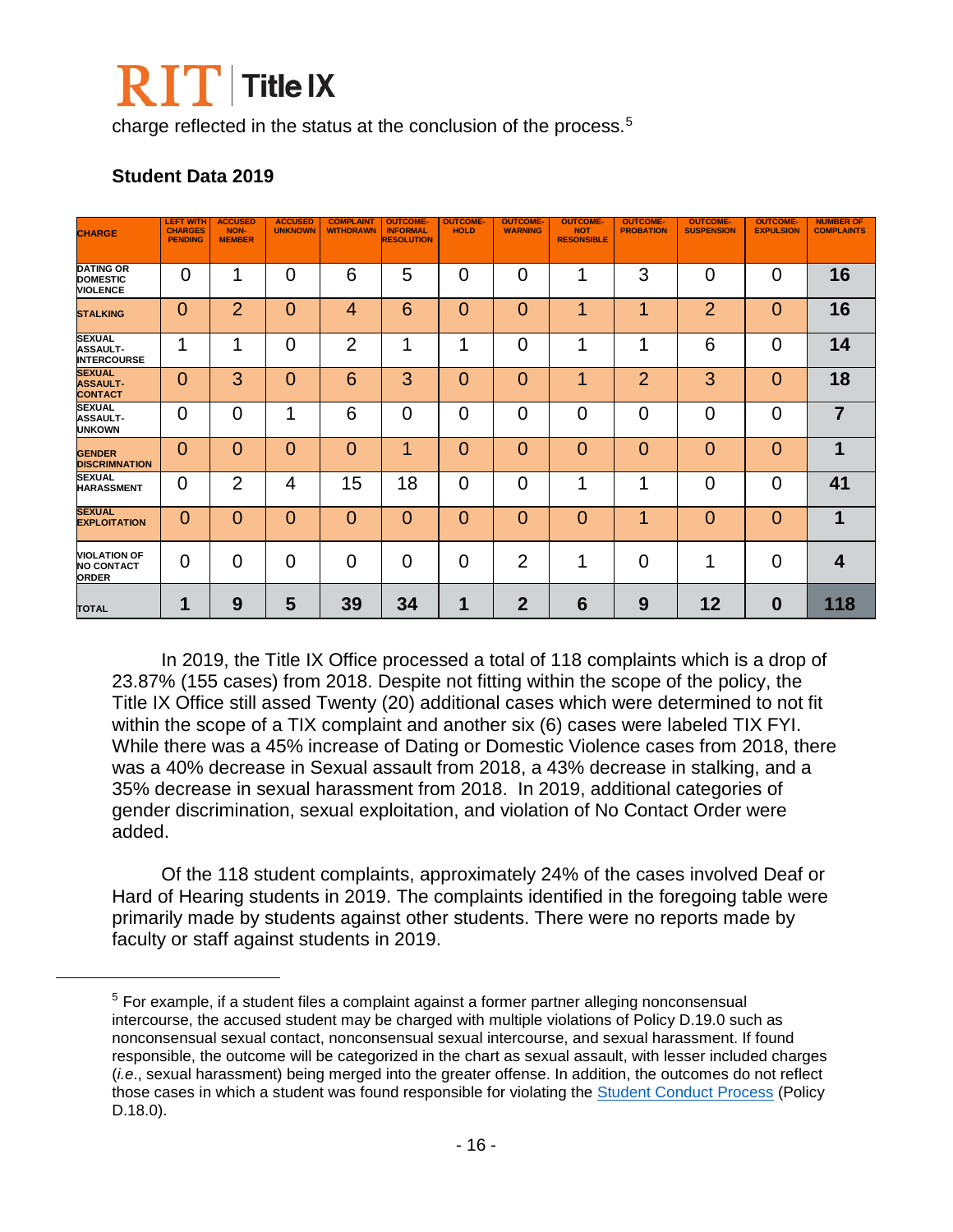# $\overline{\text{R}}$   $\overline{\text{T}}$  Title IX

Third-party reporters – either witnesses to alleged misconduct, individuals to whom an incident was reported, or individuals who simply sought counsel from the Title IX Office regarding potential violations of policy – reported 26 of the 39 withdrawn cases last year.

### **Withdrawn Cases: 2019[6](#page-18-0)**

| <b>Type of Incident</b>         | <b>Complaint</b><br><b>Withdrawn<sup>6</sup></b> | <b>Reported by</b><br>3rd party | <b>Percentage</b> |
|---------------------------------|--------------------------------------------------|---------------------------------|-------------------|
| <b>Dating/Domestic Violence</b> |                                                  |                                 | 83.3%             |
| <b>Stalking</b>                 |                                                  |                                 | 25%               |
| <b>Sexual Assault</b>           | 14                                               |                                 | 64.2%             |
| <b>Sexual Harassment</b>        | 15                                               |                                 | 73.3%             |
| <b>Total</b>                    | 39                                               | 26                              | 66.6%             |

The 26 withdrawn reports from third-party reporters were received from the following individuals:

- Residence Life (RA, RC, Community Leaders): 3 (11.5%)
- $\triangleright$  Staff Members: 1 (3.8%)
- Friends: 7 (26.9%)
- $\triangleright$  Faculty: 11 (42.3%)
- Advisor:  $2(7.69%)$
- $\triangleright$  SBCT: 1(3.8%)

<span id="page-18-0"></span> $\ddot{\phantom{a}}$ 

 $\triangleright$  Co-worker:1(3.8%)

Despite the high rate of cases reported by third parties that were ultimately withdrawn and/or otherwise administratively closed, we were encouraged that third parties were utilizing the reporting options and raising concerns with the Title IX Office. Of particular note is the increase in reports received from faculty in 2019. The mandatory training employees receive annually may be a contributing factor in the increase of third-party complaints.

### B. Data for Employee Complaints of Sex Discrimination and Analysis

The following table reflects (1) the complaints that were received by either Human Resources or by a member of the Title IX Office, and (2) the outcomes of the complaints where the accused is an RIT employee. The outcomes in the tables do not reflect those cases in which the conduct fell outside of the scope of Policy C.06.0 and may have resulted in corrective action under another policy.

 $6$  Under Policy D. 19, any complainant can "withdraw a complaint or involvement from the RIT process at any time." (Policy D.19, V.C.8). RIT will only proceed with an investigation without the complainant's consent in limited circumstances. (Policy D.19, VII.C).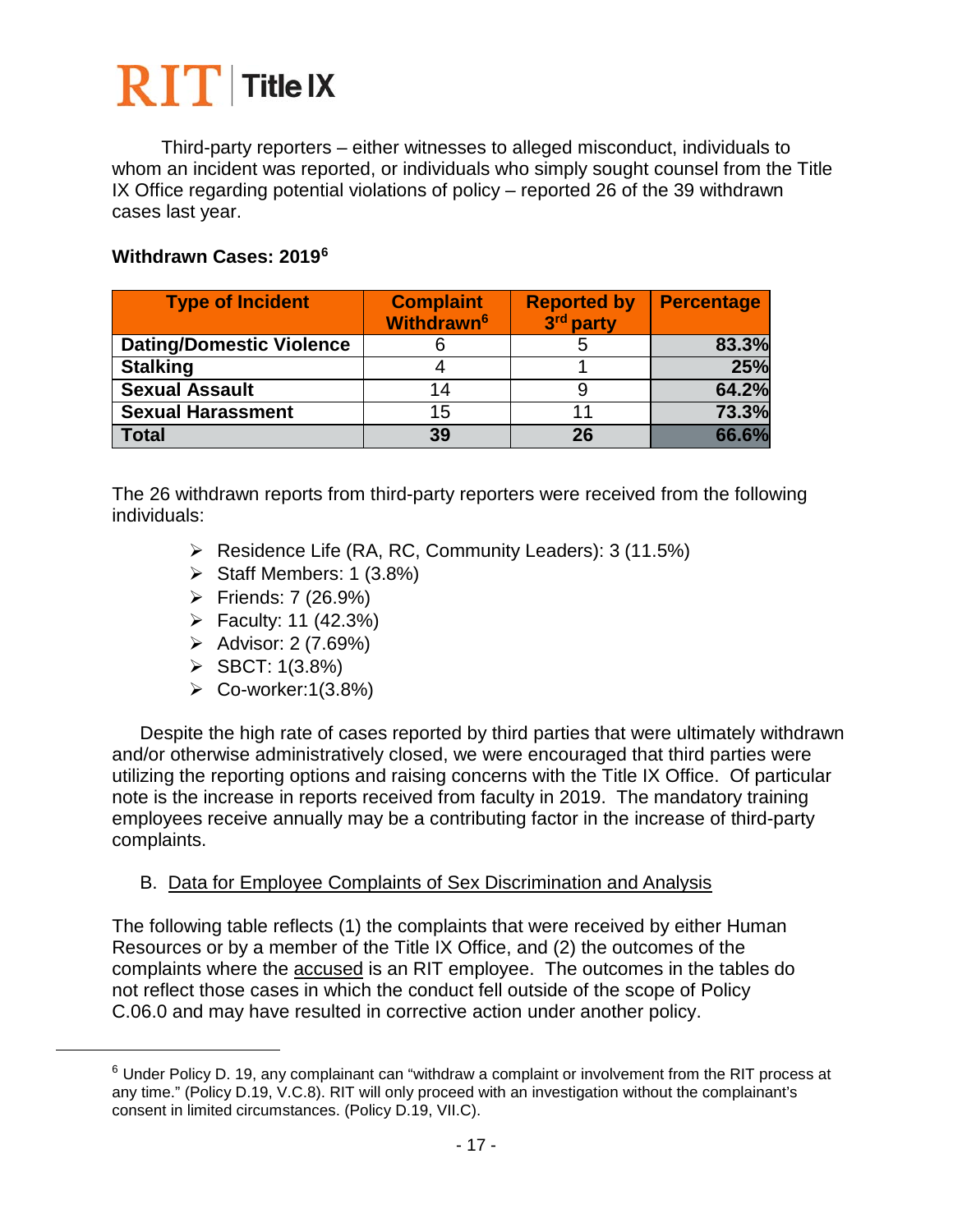### **RIT** Title IX

### **Employee Data: 2019**

| <b>CHARGE</b>                                          | <b>RESPONDENT</b><br><b>NON-MEMBER</b> | <b>RESPONDENT</b><br><b>UNKNOWN</b> | <b>ADMINISTRATIVELY</b><br><b>CLOSED/ COMPLAINT</b><br><b>WITHDRAWN</b> | <b>OUTCOME-NOT</b><br><b>RESPONSIBLE</b> | <b>OUTCOME-</b><br><b>WARNING</b> | <b>OUTCOME-</b><br><b>PROBATION</b><br>or DEMOTION | <b>OUTCOME-</b><br><b>SUSPENSION</b> | <b>OUTCOME-</b><br><b>TERMINATED</b> | <b>NUMBER OF</b><br><b>COMPLAINTS</b> |
|--------------------------------------------------------|----------------------------------------|-------------------------------------|-------------------------------------------------------------------------|------------------------------------------|-----------------------------------|----------------------------------------------------|--------------------------------------|--------------------------------------|---------------------------------------|
| <b>DATING OR</b><br><b>DOMESTIC</b><br><b>VIOLENCE</b> |                                        | $\overline{0}$                      |                                                                         | 0                                        | 0                                 | 0                                                  | 0                                    | 0                                    | $\mathbf{0}$                          |
| <b>GENDER</b><br><b>DISCRIMINATION</b>                 | 0                                      | $\overline{0}$                      |                                                                         | 5                                        | 0                                 | 0                                                  | 0                                    | 0                                    | 5                                     |
| <b>SEXUAL</b><br><b>HARRASSMENT</b>                    | 0                                      | 0                                   | 5                                                                       | 9                                        | 5                                 | 0                                                  | 0                                    | (temp)                               | 21                                    |
| <b>SEXUAL ASSAULT/</b><br><b>MISCONDUCT</b>            | 0                                      | 0                                   | 0                                                                       | 0                                        | 0                                 | 0                                                  | $\Omega$                             |                                      |                                       |
| <b>STALKING</b>                                        | 0                                      | 0                                   |                                                                         | 0                                        |                                   | 0                                                  | 0                                    | 0                                    |                                       |
| <b>TOTAL</b>                                           | 0                                      | 0                                   | 5                                                                       | 14                                       | 6                                 | 0                                                  | 0                                    | 2                                    | 28                                    |

In 2019, the university received 28 complaints of sex discrimination involving an employee. This represents a 16.6% increase in reported incidents from 2018. In addition, another 12 cases were assessed and determined not within the scope of Title IX. The majority of the employee-related cases alleged sexual harassment, which is consistent with the data from 2018. Of the 28 employee-related cases resolved in 2019, 14 cases were unsubstantiated as a policy violation under Policy C6.0. Five cases were withdrawn or administratively closed.

### **Complainant and Respondent Demographics: 2019**

| <b>Complainant</b> | <b>Accused</b> | <b>Incidents</b> |
|--------------------|----------------|------------------|
| <b>Staff</b>       | <b>Staff</b>   | 15               |
| <b>Student</b>     | <b>Staff</b>   | 5                |
| Faculty            | Faculty        | 0                |
| <b>Student</b>     | Faculty        | 2                |
| Alumni             | Faculty        |                  |
| <b>Staff</b>       | Faculty        | $\overline{2}$   |
| <b>Staff</b>       | Non-member     | $\overline{2}$   |
| Non-member         | Faculty        | 1                |
| Total              |                | 28               |

### **IX. CONCLUSION.**

This was year full of accomplishments for RIT and the Title IX Office and its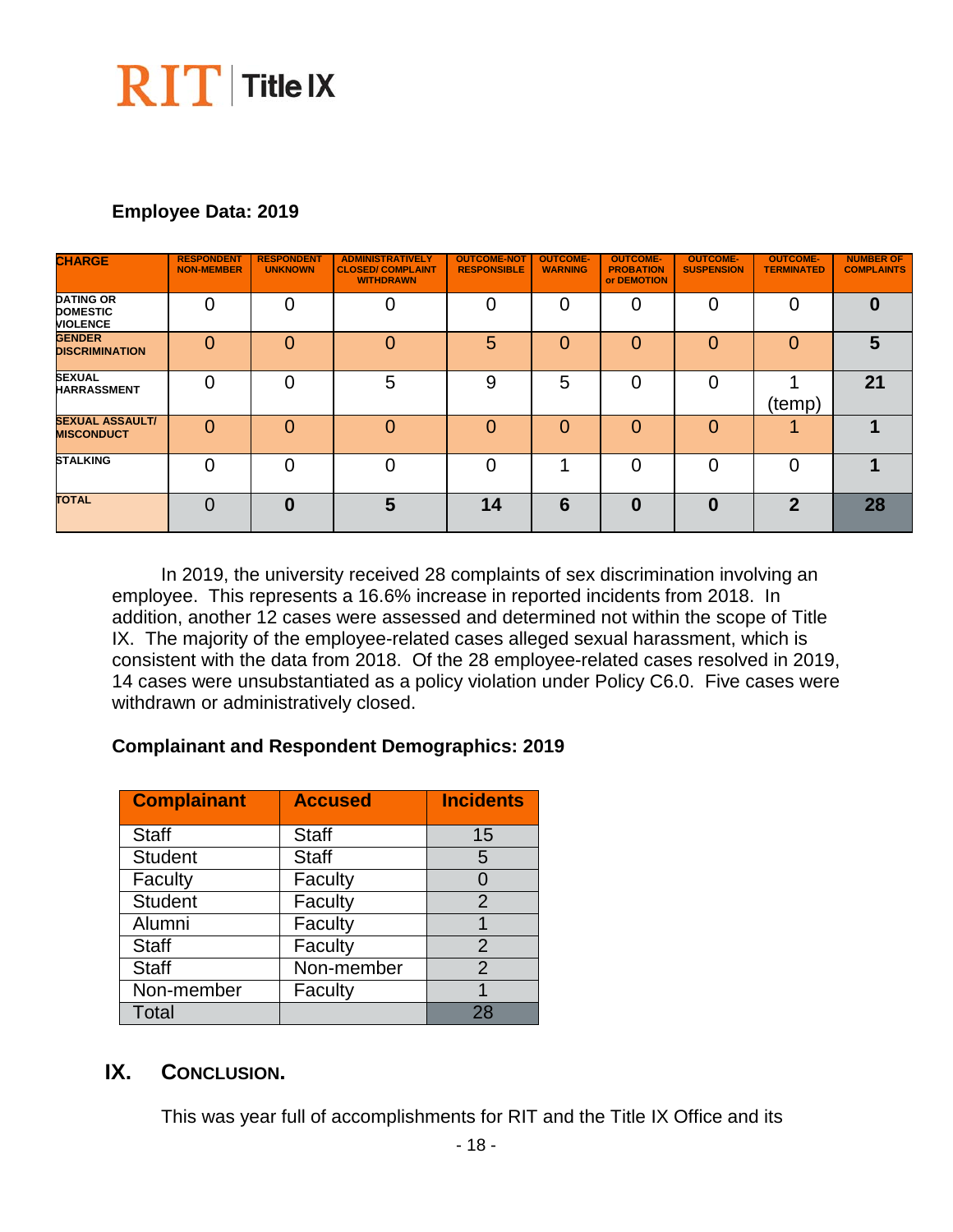### $\bf 2$   $\bf T$  Title IX

partners. Even during the challenges of Covid-19 in 2020 and the Department of Education, Office of Civil Rights' significant changes to Title IX, the Title IX team partnered with several campus stakeholders to produce a practical policy and make adjustments to existing policies for the RIT community. Fundamental to these efforts and changes is the university's commitment to the community to stop, prevent, and remedy sex discrimination by actively working on developing a culture that discourages such behavior at the forefront. Fostering a respectful environment requires an ongoing effort from all members of the RIT community. Indeed, all RIT community members share a responsibility to take prompt action, including notifying the appropriate individuals after becoming aware of conduct reasonably believed to violate the university's sex discrimination policies. We encourage all RIT Community members to review the university's policies and to take advantage of the numerous resources on campus to prevent and address sex discrimination. Through collective efforts, RIT can achieve the goal of embracing a respectful, harassment-free environment for all members of the RIT community.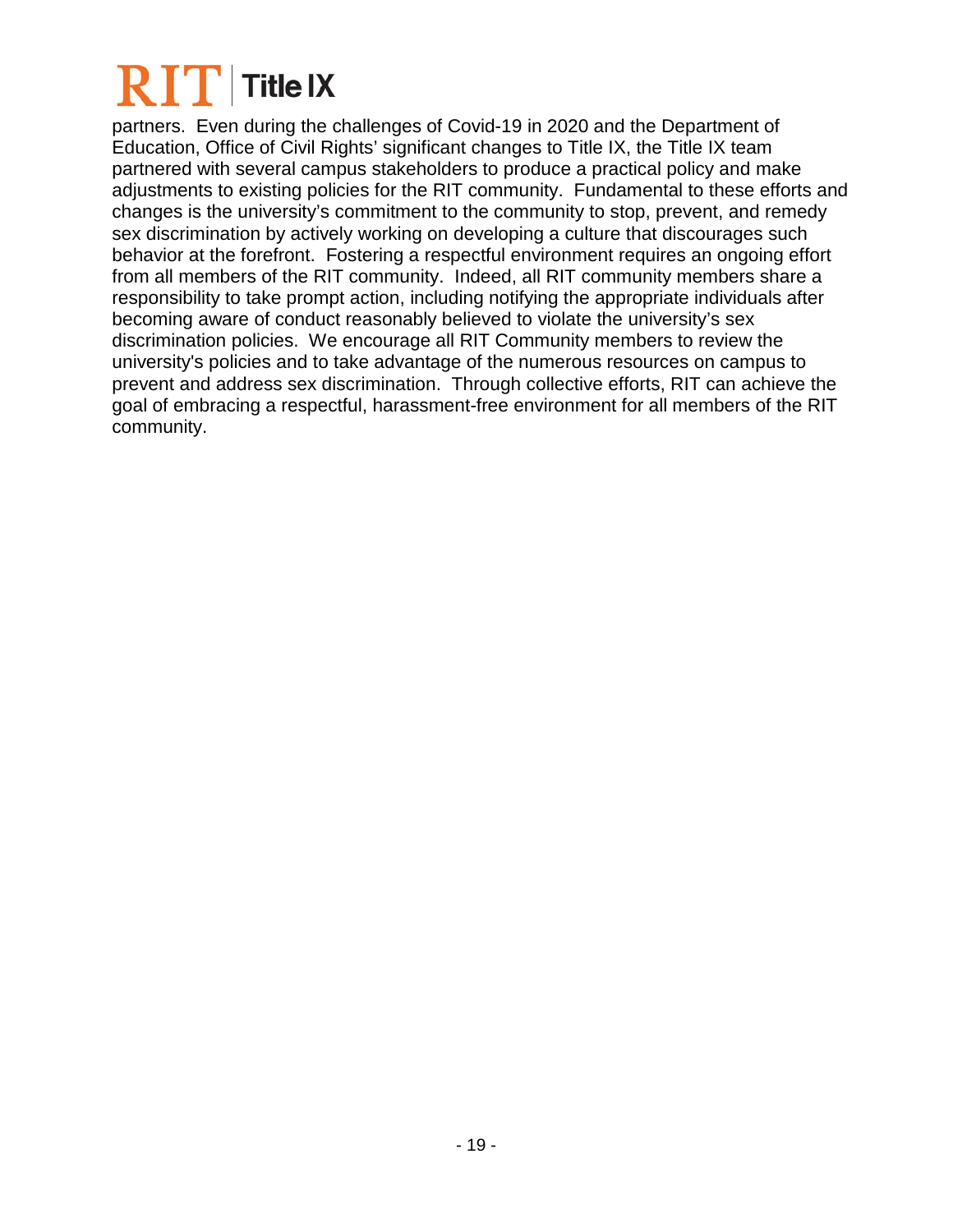# $\overline{\text{R}}$   $\overline{\text{T}}$  Title IX

### **APPENDIX**

### **I. LEGAL SOURCES.**

There are many legal statute and precedents, both federal and state, which inform the discussion on gender-based and related discrimination for university students and employees. Moreover, the legal landscape and policy focus nationwide continue to evolve. The most relevant statutes and precedents include:

- **Title VII of the Civil Rights Act of 1964** ("Title VII"), which applies to employees and makes it unlawful for an employer to discriminate against any individual with respect to his compensation, terms, conditions, or privileges of employment, because of such individual's race, color, religion, sex, or national origin.
- **Title IX of the Education Amendments of 1972** ("Title IX"), which applies to both employees and students in educational institutions receiving federal financial assistance and prohibits discrimination on the basis of sex in any education program or activity.
	- o "**Dear Colleague Letters**" ("DCLs"), which apply to educational institutions, are documents issued by the Department of Education intended to guide colleges and universities in their compliance with legal obligations under Title IX.
- **Violence Against Women Reauthorization Act of 2013** ("VAWA") amended the **Jeanne Clery Disclosure of Campus Security Policy and Campus Crime Statistics Act** ("Clery Act"), which require institutions to compile statistics for incidents of sexual assault, dating and domestic violence, and stalking and to include certain policies, procedures and programs pertaining to these incidents in the annual security report.
- **New York State Human Rights Law** ("NYSHRL"), which applies to all employees and education programs in New York state and prohibits discrimination on the basis of age, race, creed, color, national origin, sexual orientation, military status, sex, marital status, disability, domestic violence victim status, criminal or arrest record or predisposing genetic characteristic.
- **New York State Education Law 129-B**, or "Enough is Enough", which provides students with specific entitlements and protections and requires colleges and universities statewide to adopt comprehensive procedures and guidelines to combat sexual assault, including a uniform definition of affirmative consent, a statewide amnesty policy, and expanded access to law enforcement to ensure the safety of all New York college students.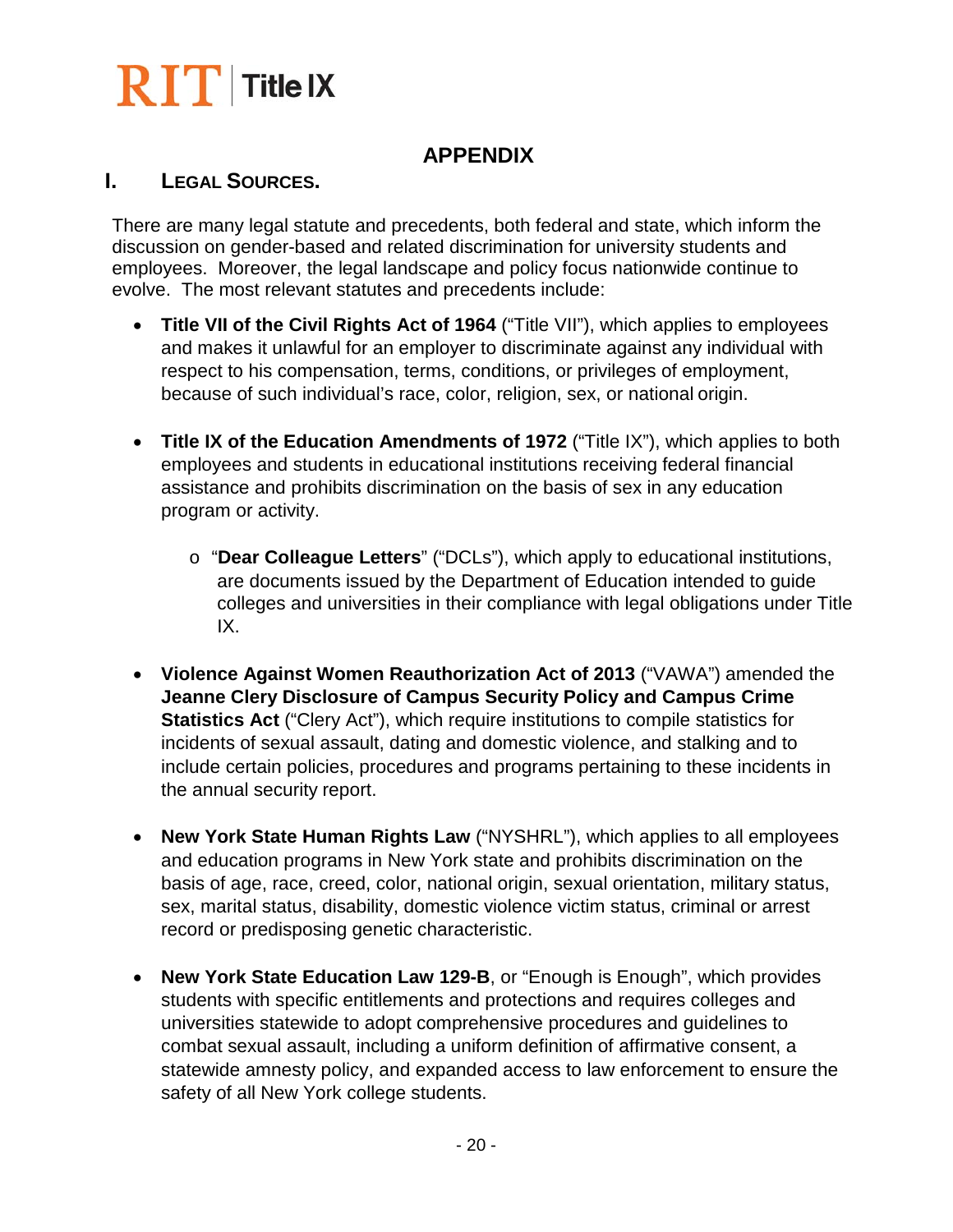

#### **II. LIST OF EDUCATION, PREVENTION, AND AWARENESS ACTIVITIES FOR THE 2019-2020 ACADEMIC YEAR.**

| <b>Name of Program</b>                                | Date of<br><b>Program</b> | <b>Host</b>                                                                              | <b>Total</b><br><b>Number</b><br><b>Attended</b> |
|-------------------------------------------------------|---------------------------|------------------------------------------------------------------------------------------|--------------------------------------------------|
| <b>Adjunct Faculty Training</b>                       | January<br>2019           | <b>Title IX Office</b>                                                                   | 20                                               |
| Title IX Training for STEP Program<br>Leaders         | June<br>2019              | <b>Title IX Office</b>                                                                   | 25                                               |
| Title IX Training for STEP Program<br><b>Students</b> | June<br>2019              | <b>Title IX Office</b>                                                                   | 12                                               |
| <b>Orientation Leader Training</b>                    | August<br>2019            | Center for Women and Gender<br><b>Title IX Office</b>                                    | 97                                               |
| <b>International Student Services</b><br>Orientation  | August<br>2019            | Center for Women and Gender<br><b>Title IX Office</b>                                    | 352                                              |
| It Is My Place                                        | August<br>2019            | <b>New Student Orientation</b><br><b>Health Promotion</b><br>Center for Women and Gender | 2714                                             |
| All Athlete Meeting                                   | August<br>2019            | <b>Athletics</b><br><b>Title IX Office</b>                                               | 655                                              |
| <b>RIT 365</b>                                        | September<br>2019         | Center for Women and Gender                                                              | 24<br>22                                         |
| Who Are You?                                          | September<br>2019         | <b>Health Promotion</b><br><b>Athletics</b>                                              | 203                                              |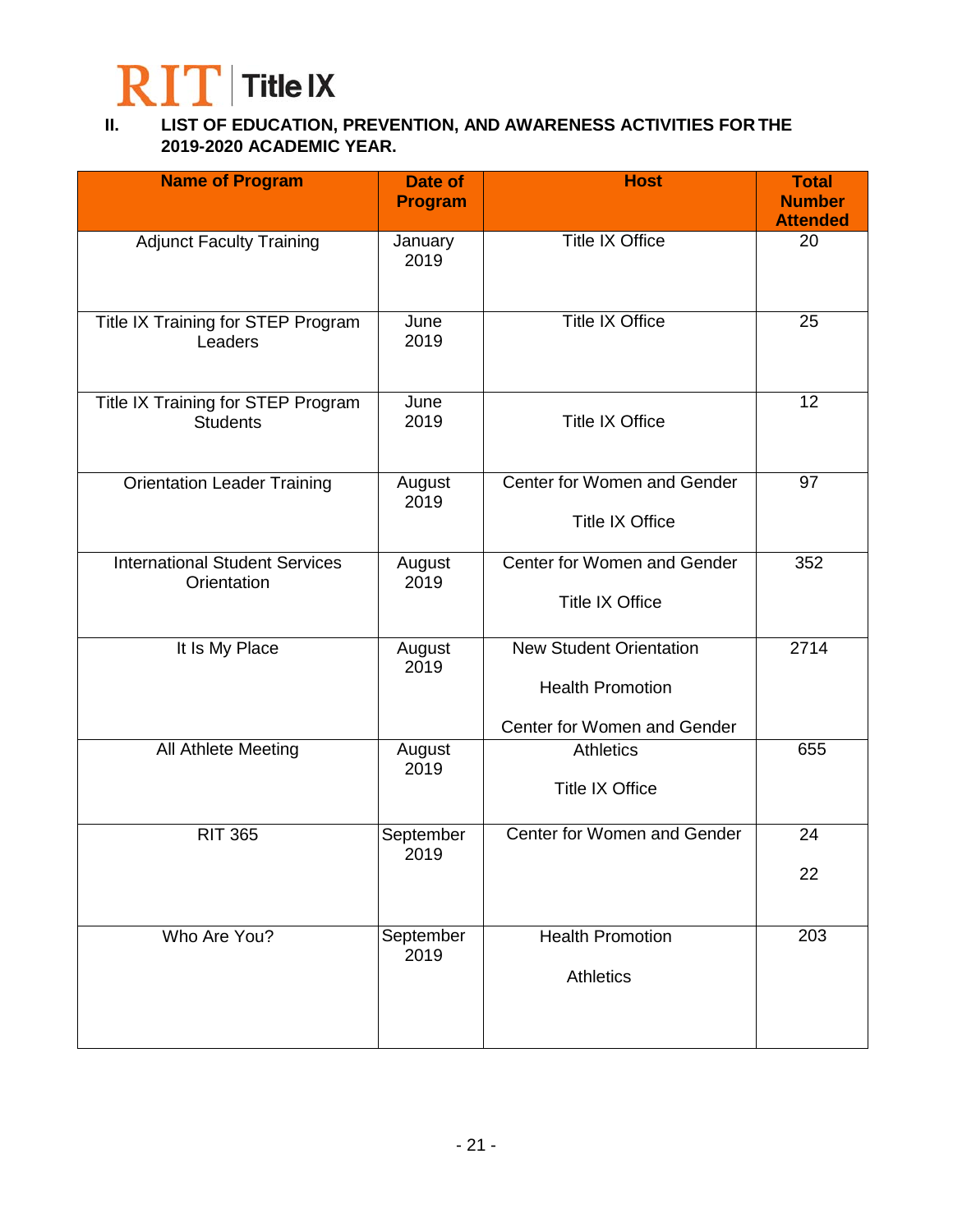

| <b>Name of Program</b>                                                                | Date of<br><b>Program</b> | <b>Host</b>                                                               | <b>Total</b><br><b>Number</b><br><b>Attended</b> |
|---------------------------------------------------------------------------------------|---------------------------|---------------------------------------------------------------------------|--------------------------------------------------|
| <b>Title IX Training</b>                                                              | September<br>2019         | <b>Title IX Office</b>                                                    | 17                                               |
| Relationships and Self-Care                                                           | September<br>2019         | Division of Diversity and Inclusion<br><b>Title IX Office</b>             | 18                                               |
| <b>Title IX Training</b>                                                              | September<br>2019         | <b>Title IX Office</b>                                                    | 22                                               |
| SafeColleges                                                                          | <b>Fall 2019</b>          | <b>Health Promotion</b>                                                   | 3439 of<br>9561<br><u>36%</u>                    |
| Labrys Workshop                                                                       | September<br>2019         | Center for Women and Gender<br>Labrys Student Club                        | $\overline{12}$                                  |
| <b>Student Government Training</b>                                                    | September<br>2019         | Center for Women and Gender<br><b>Title IX Office</b>                     | 50                                               |
| <b>RIT 365</b>                                                                        | October<br>2019           | Center for Women and Gender                                               | 22                                               |
| <b>Title IX Training</b>                                                              | October<br>2019           | <b>Title IX Office</b>                                                    | 13                                               |
| Rape Culture and Myths                                                                | October<br>2019           | Center for Women and Gender                                               | 42                                               |
| Screening, Assessment, Intervention<br>For Intimate Partner Violence<br>Victimization | October<br>2019           | College of Health Science and<br>Technology<br><b>Behavioral Sciences</b> | $\overline{7}$                                   |
| <b>Title IX Training</b>                                                              | October<br>2019           | Center for Women and Gender<br><b>Title IX Office</b>                     | 87                                               |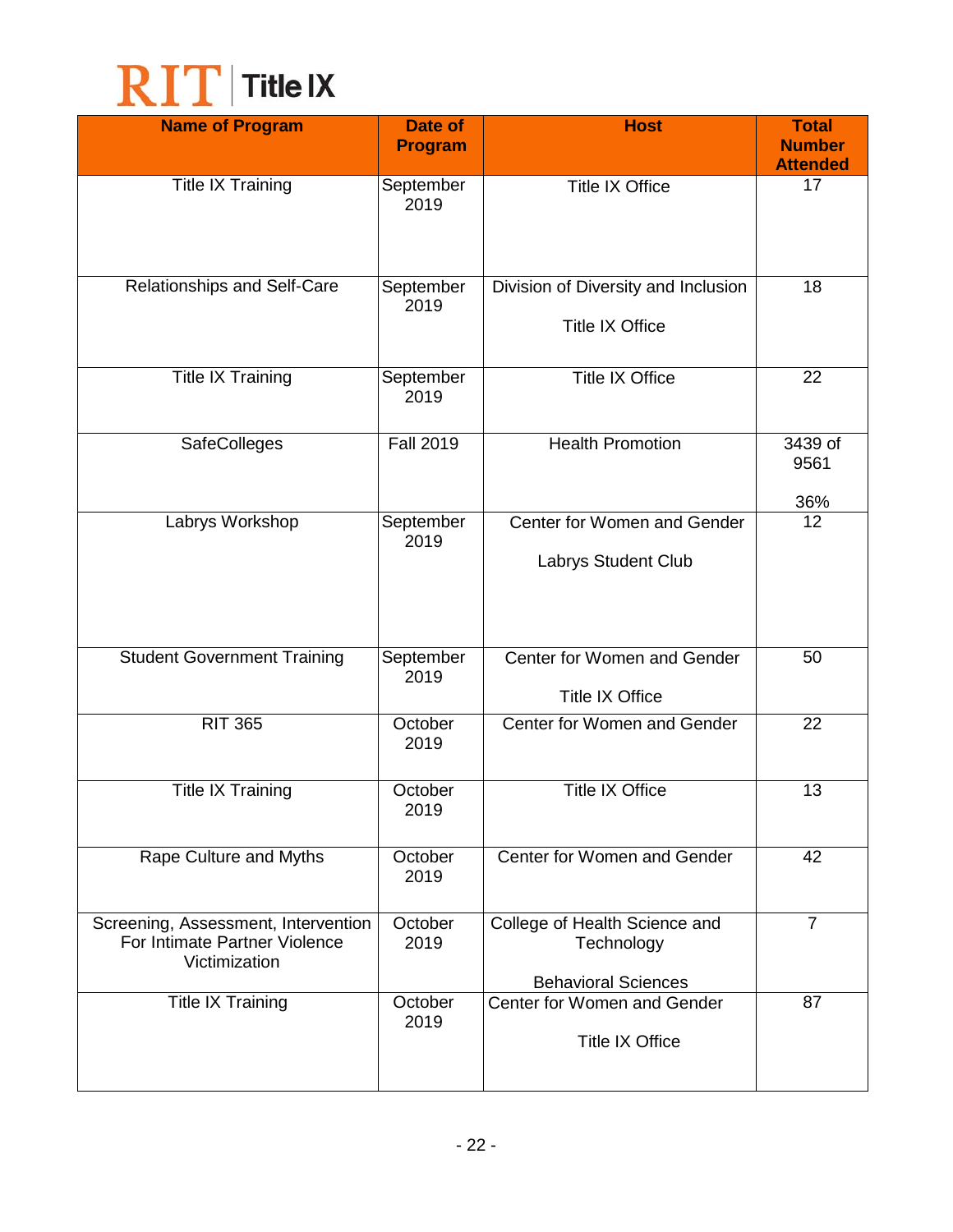

| <b>Name of Program</b>                                            | <b>Date of</b><br><b>Program</b> | <b>Host</b>                                                                                                                                              | <b>Total</b><br><b>Number</b> |
|-------------------------------------------------------------------|----------------------------------|----------------------------------------------------------------------------------------------------------------------------------------------------------|-------------------------------|
| <b>RIT 365</b>                                                    | October<br>2019<br>2 Sessions    | Center for Women and Gender                                                                                                                              | <b>Attended</b><br>20<br>21   |
| <b>College Brides Walk</b>                                        | October<br>2019                  | Center for Women and Gender<br><b>College of Liberal Arts</b>                                                                                            | 49                            |
| Interpreter Training                                              | October<br>2019                  | Center for Women and Gender                                                                                                                              | 16                            |
| #RelationshipGoals                                                | October<br>2019                  | Center for Women and Gender                                                                                                                              | 12                            |
| Who are you?                                                      | October<br>2019                  | <b>Health Promotion</b><br><b>Athletics</b>                                                                                                              | 131                           |
| <b>Armchair Chat Series</b>                                       | October<br>2019                  | <b>NTID</b><br>Interpersonal Violence and<br><b>Gender Discrimination Wellness</b><br>Team                                                               | 66                            |
| Bridges Over Brunch: Religion,<br>Relationships and Violence      | October<br>2019                  | Spirituality Wellness Team<br>Spirituality and Religious Life<br>Center for Women and Gender                                                             | 14                            |
| A Hidden Epidemic: A Discussion<br><b>About Domestic Violence</b> | October<br>2019                  | College of Health Science and<br>Technology<br><b>Behavioral Sciences</b><br>Interpersonal Violence and<br><b>Gender Discrimination Wellness</b><br>Team | 22                            |
| Labrys                                                            | October<br>2019                  | Center for Women and Gender<br>Labrys Club                                                                                                               | 12                            |
| <b>Interpreter Training</b>                                       | October<br>2019                  | Center for Women and Gender                                                                                                                              | 14                            |
| <b>Title IX Training</b>                                          | November<br>2019                 | Center for Women and Gender<br><b>Title IX Office</b>                                                                                                    | 153                           |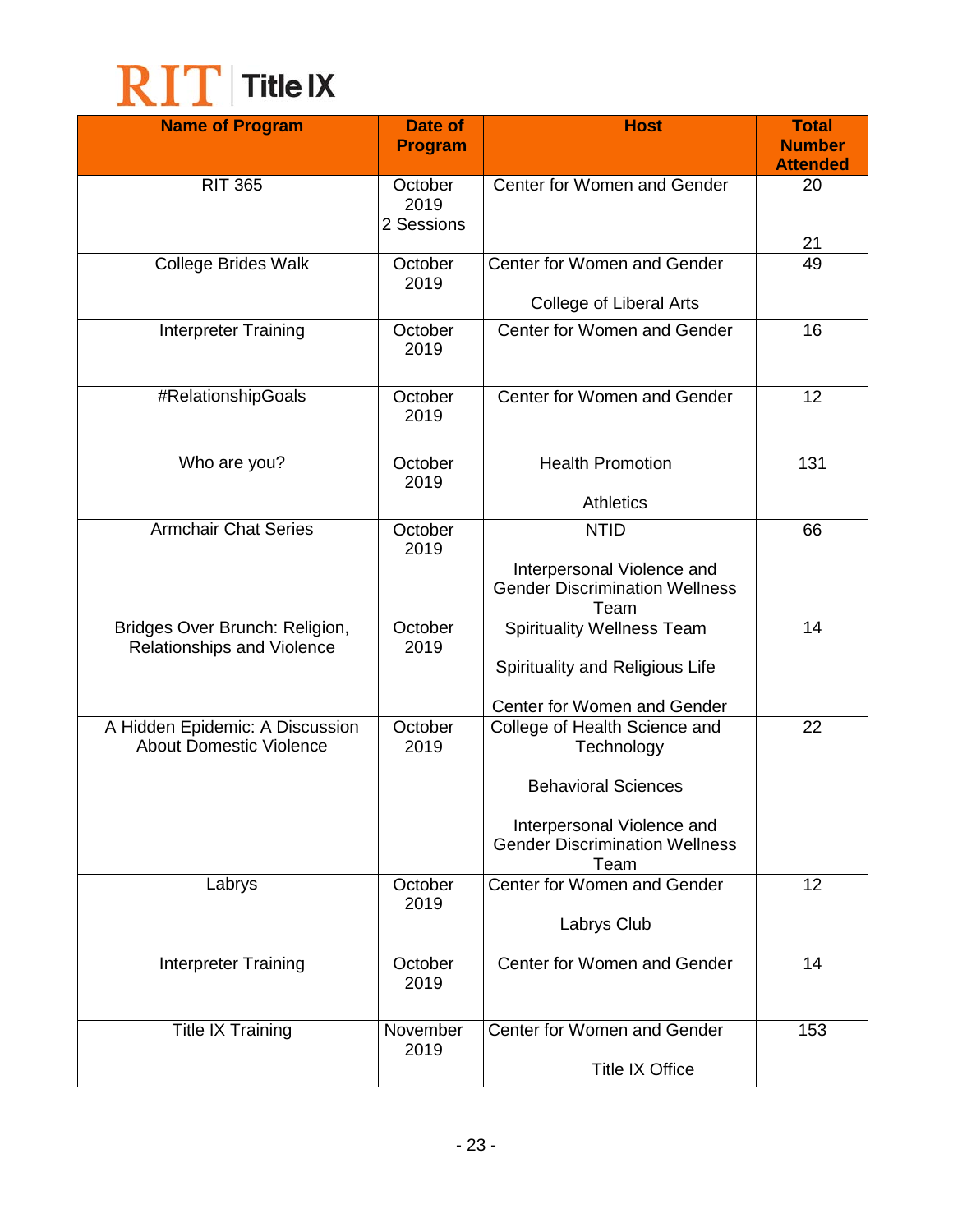

| <b>Name of Program</b>                          | Date of<br><b>Program</b> | <b>Host</b>                                                                     | <b>Total</b><br><b>Number</b><br><b>Attended</b> |
|-------------------------------------------------|---------------------------|---------------------------------------------------------------------------------|--------------------------------------------------|
| <b>Title IX Training</b>                        | November<br>2019          | <b>NTID</b>                                                                     | 17                                               |
| Who are you?                                    | November<br>2019          | <b>Health Promotion</b><br><b>Athletics</b>                                     | 272                                              |
| #consentfirst                                   | November<br>2019          | Center for Women and Gender                                                     | 45                                               |
| Rape Culture and Myths                          | November<br>2019          | Center for Women and Gender                                                     | 45                                               |
| <b>Casual Sexism</b>                            | November<br>2019          | Center for Women and Gender                                                     | 22                                               |
| #RelationshipGoals                              | January<br>2020           | Center for Women and Gender                                                     | 61                                               |
| <b>Resident Advisor Training</b>                | January<br>20202          | Center for Residence Life                                                       | 25                                               |
| Women in Computing (WiC) Title IX<br>Training   | January<br>2020           | Women in Computing<br><b>Title IX Office</b>                                    | 45                                               |
| Facts and Myths About Interpersonal<br>Violence | February<br>2020          | Center for Women and Gender                                                     | 22                                               |
| Write Yourself a Love Letter                    | February<br>2020          | Center for Women and Gender<br><b>RESTORE Sexual Assault</b><br><b>Services</b> | 40                                               |
| Is My Relationship Healthy?                     | February<br>2020          | Center for Women and Gender                                                     | 31                                               |
| Cute or Creepy                                  | February<br>2020          | Center for Women and Gender                                                     | 56                                               |
| Consent-o-Grams                                 | February<br>2020          | Center for Women and Gender                                                     | 60                                               |
| I Love Female Orgasm                            | February<br>2020          | Center for Women and Gender<br><b>Campus Activities Board</b>                   | 125                                              |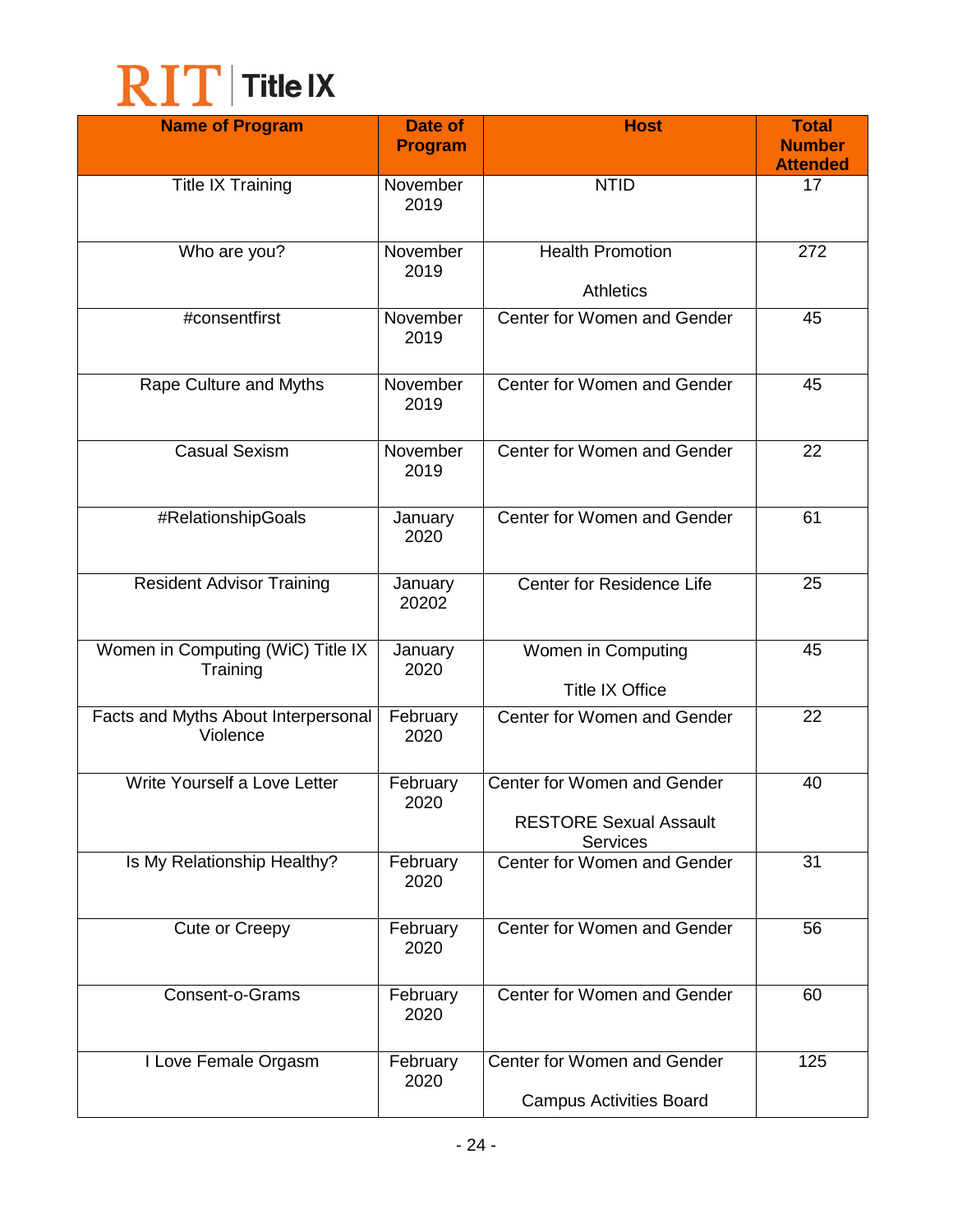

| <b>Name of Program</b>                                                | Date of                      | <b>Host</b>                                   | <b>Total</b><br><b>Number</b> |
|-----------------------------------------------------------------------|------------------------------|-----------------------------------------------|-------------------------------|
|                                                                       | <b>Program</b>               |                                               | <b>Attended</b>               |
| <b>Title IX Training</b>                                              | February<br>2020             | Center for Women and Gender                   | 85                            |
|                                                                       |                              | <b>Title IX Office</b>                        |                               |
| <b>Title IX Training</b>                                              | March<br>2020                | Center for Women and Gender                   | 35                            |
|                                                                       |                              | <b>Title IX Office</b>                        |                               |
| <b>Title IX Training</b>                                              | March<br>2020                | Center for Women and Gender                   | 41                            |
|                                                                       |                              | <b>Title IX Office</b>                        |                               |
| #RelationshipGoals                                                    | April 2020                   | Center for Women and Gender                   | 14                            |
| #30DaysofSAAM                                                         | April 2020                   | <b>Title IX Office</b>                        | Online-<br>varies             |
| Under the Surface: A Trauma<br>Informed Response to Survivors         | April 2020                   | <b>Title IX Office</b>                        | 36                            |
| Who are you?                                                          | Spring<br>2019               | <b>Health Promotion</b>                       | 56                            |
|                                                                       |                              | <b>Athletics</b>                              |                               |
| <b>New Employee Orientation</b>                                       | January-<br>December<br>2019 | <b>Center for Professional</b><br>Development | 272 in 10<br>sessions         |
| Annual Sexual Discrimination and<br><b>Harassment On-line Modules</b> | January-<br>December<br>2019 | <b>Title IX Office</b>                        | 3,924                         |
| <b>TOTAL EVENTS</b>                                                   | January-<br>December<br>2019 | 65 programs, workshops, and<br>trainings      | 12,645                        |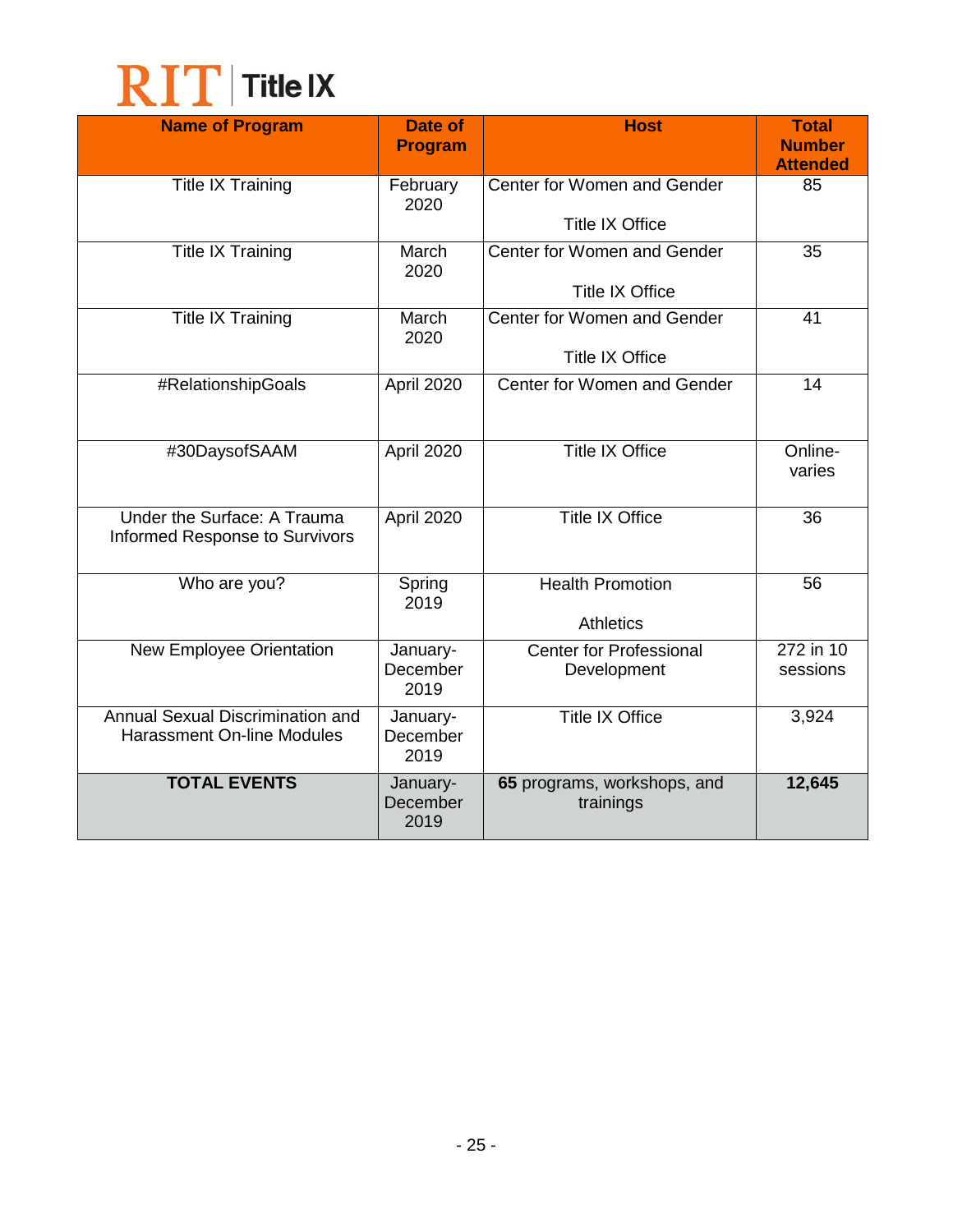# $\bf R$   $\bf T$  Title IX

### **III. LETTER TO THE RIT COMMUNITY FROM DR. MUNSON, SEPTEMBER 21, 2020.**

Dear RIT Students, Faculty, and Staff:

RIT is committed to creating and maintaining a safe environment for all members of our university community. RIT prohibits discrimination and harassment on campus, or at any RIT activity off campus, by its administrators, faculty, staff, students, student organizations, as well as external organizations and individuals in their operation with the university.

On May 6, 2020, the U.S. Department of Education, Office for Civil Rights released revised regulations to implement Title IX of the Education Amendments of 1972. Title IX is the federal civil rights law that prohibits discrimination on the basis of sex in education programs and activities that receive federal financial assistance. To address the regulatory changes, RIT passed a new interim policy, the [C.27 Title IX Policy for Faculty, Staff and Students.](https://www.rit.edu/academicaffairs/policiesmanual/c270)

In addition to Title IX Policy for Faculty, Staff and Students, D.19 Student Sexual Misconduct [Policy](https://www.rit.edu/academicaffairs/policiesmanual/d190-interim-policy-student-gender-based-and-sexual-misconduct-policy-title-ix) and [C06.0 RIT Policy Prohibiting Harassment and Discrimination](https://www.rit.edu/academicaffairs/policiesmanual/c060) will remain in effect for all prohibited conduct that may fall outside the specific scope of conduct identified in the Title IX regulations. These policies and procedures form a comprehensive approach to reporting, investigating, and responding to allegations of sex discrimination, including sexual harassment, sexual assault, domestic and dating violence, and stalking affecting the RIT community. We encourage you to review these university policies and procedures.

Any member of the RIT community who has concerns about sexual discrimination or harassment is encouraged to report any such concerns to any one of the multiple reporting options across the university and to seek assistance from the numerous resources on campus. A complete overview of Title IX, reporting options, and support and resources available can be found on the **Title IX website.** Retaliation for any such reports is strictly prohibited.

Thank you for your attention to this very important topic.

David C. Munson, Jr.

President, RIT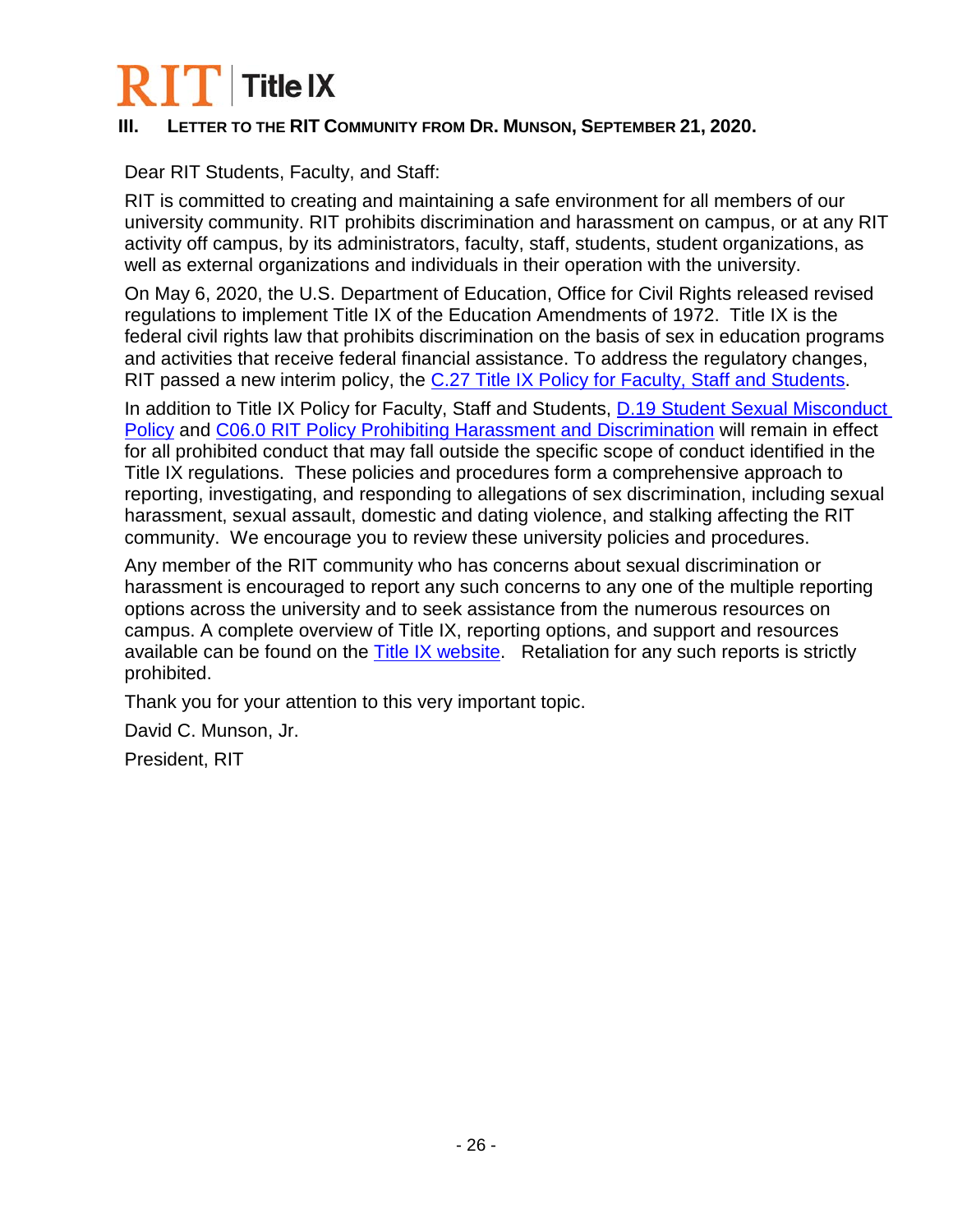# $\bf R$   $\bf T$  Title IX

### **REPORTING CHANNELS**

In an emergency or in cases of sexual misconduct, individuals should contact Public Safety immediately at (585) 475-3333.

In addition, the following individuals are trained to help the campus community with reports or concerns of sex discrimination, and can help the reporting individual obtain resources to end sex discrimination, prevent its recurrence, and address its effects:

- Stacy DeRooy, Director of Title IX and Clery Compliance (Title IX Coordinator), Office of Compliance and Ethics, 585-475-7158
- Darci Lane-Williams, Assistant Director of Title IX and Clery Compliance, Office of Compliance and Ethics, 585-475-7383
- Catherine Farina, Title IX Investigator, Office of Compliance and Ethics, 585-475- 2297
- Amy Stornello, NTID, 585-391-9990 (VP) or 585-709-1120 (text)
- James Macchiano, Diversity & Inclusion, 585-475-2290
- Lana Verschage, Golisano College of Computing & Information Sciences 585- 475-7155

Reports made against faculty and staff will be investigated by the Title IX investigator. The Public Safety Department will investigate any claims or concerns made against any student and campus visitors. In all cases, Title IX and Public Safety work together to support each other's investigations as appropriate.

In all cases, individuals may contact external law enforcement in addition to Public Safety.

### **RESOURCES AND SUPPORT**

If an individual would like to speak with someone confidentially about an incident or concern, RIT offers several confidential options. Faculty, staff, and students may seek assistance from:

- The Ombuds Office.
- **[Spirituality and Religious Life](https://www.rit.edu/studentaffairs/religion/)**

In addition to the foregoing options, students may also seek confidential assistance from:

- [Counseling and Psychological Services,](https://www.rit.edu/studentaffairs/counseling/)
- [The Student Health Center,](https://www.rit.edu/studentaffairs/studenthealth/) and
- [NTID Counseling and Academic Advising Services](https://www.rit.edu/ntid/caas)

### **EDUCATION AND TRAINING**

All university employees are required to complete mandatory training which is available online through Talent Roadmap.

### **The completion of this training is a required by law and university policy.**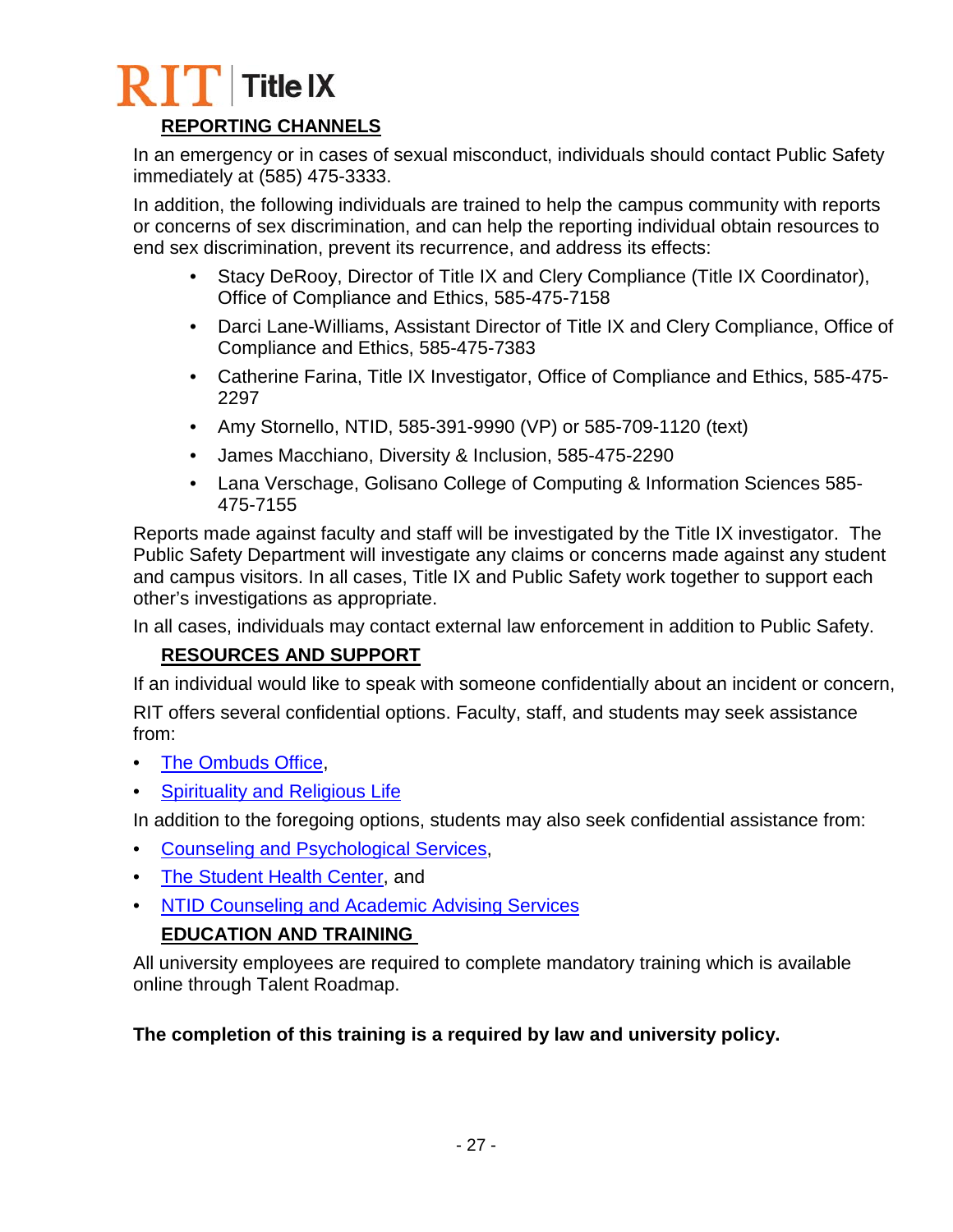**IV. REPORTING OPTIONS, CONFIDENTIAL AND NON-CONFIDENTIAL OFFICES, AND ON CAMPUS AND OFF CAMPUS RESOURCES.** 

### **Who is RIT's Title IX Coordinator and Other Responsible Administrators?**

#### **TITLE IX COORDINATOR Stacy DeRooy**

Director of Title IX & Clery Compliance Title IX Coordinator Office of Compliance and Ethics Eastman Building Room 6046 585-475-7158 [stacy.derooy@rit.edu](mailto:stacy.derooy@rit.edu)

### **TITLE IX TEAM**

### **Darci Lane-Williams** Assistant Director of Title IX & Clery Compliance Deputy Title IX **Coordinator** Office of Compliance and Ethics Eastman Building Room 6045 585-475-7383 [drlcae@rit.edu](mailto:drlcae@rit.edu)

### **Catherine Farina**

Title IX Investigator Compliance Coordinator Office of Compliance and **Ethics** Eastman Building Room 6039 585-475-2297 [cmfcae@rit.edu](mailto:cmfcae@rit.edu)

### **DEPUTY TITLE IX COORDINATORS James Macchiano**

Director of Multicultural Center for Academic Success of Diversity & Inclusion Deputy Title IX **Coordinator** SAU Room 2308 585-475-2290 [jjmmcs@rit.edu](mailto:jjmmcs@rit.edu)

### **Amy Stornello**

Director of SVP NTID Deputy Title IX **Coordinator** LBJ Room 2647 585-270-1979 (Text) 585-391-9990 (Video Phone) [amy.stornello@rit.edu](mailto:amy.stornello@rit.edu)

### **Lana Verschage**

Director of Women in **Computing** Deputy Title IX **Coordinator** GOL Room 2608 585-270-1979 [ltvvse@rit.edu](mailto:ltvvse@rit.edu)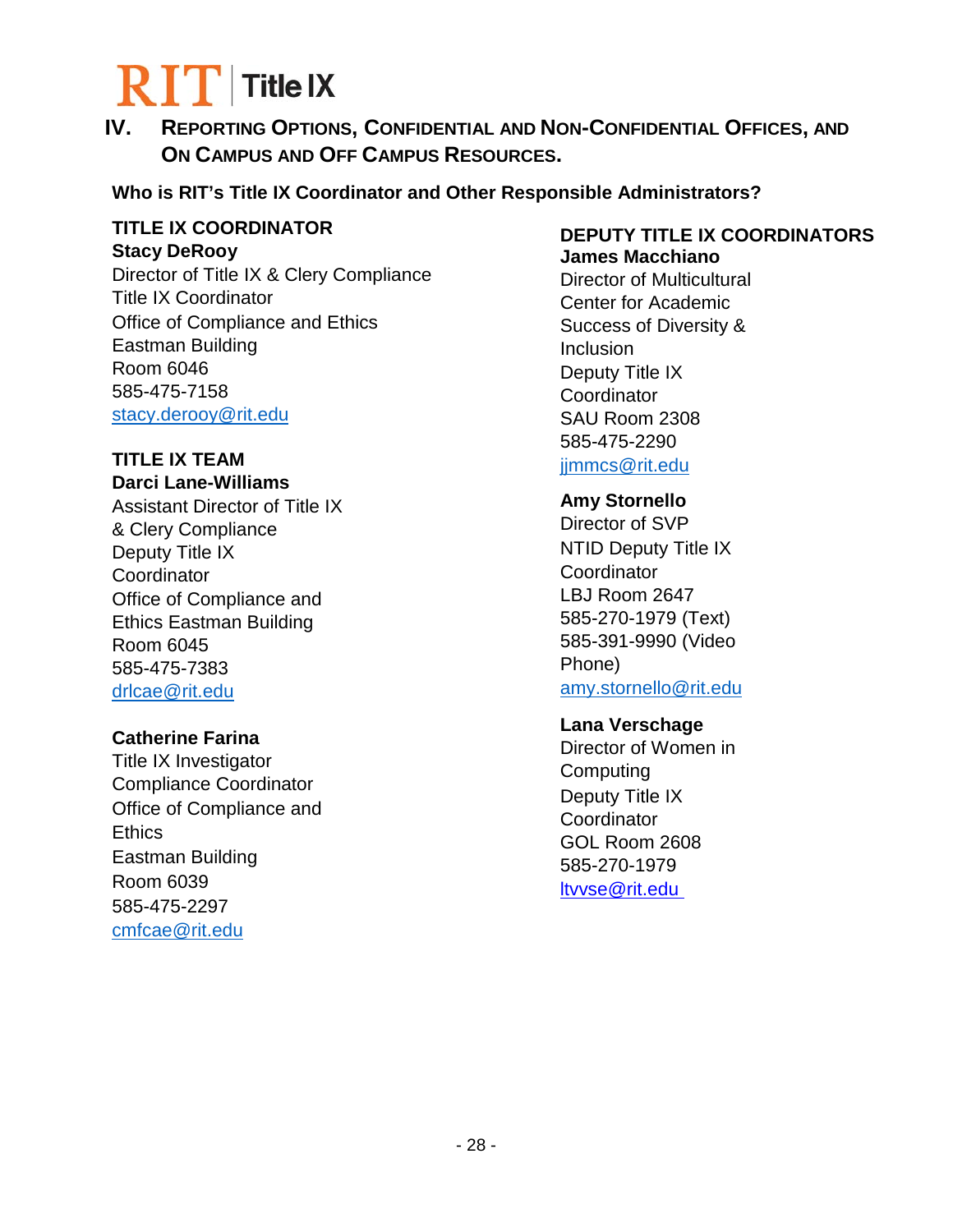

#### **Assistance from on-campus Confidential Resources for students can be obtained from:**

RIT Counseling and Psychological Services (CaPs) 585-475-2261 [www.rit.edu/counseling/](http://www.rit.edu/counseling/) Services provided at no cost.

RIT Student Health Center 585-475-2255 [http://www.rit.edu/studentaffairs/student](http://www.rit.edu/studentaffairs/studenthealth/) [health/](http://www.rit.edu/studentaffairs/studenthealth/) Services provided at no cost.

NTID Counseling & Academic Advising 585-475- 6400 [https://www.rit.edu/ntid/sas/ntid](https://www.rit.edu/ntid/sas/ntid-counseling-academic-advising-services)[counseling-academic-advising](https://www.rit.edu/ntid/sas/ntid-counseling-academic-advising-services)[services](https://www.rit.edu/ntid/sas/ntid-counseling-academic-advising-services) Services provided at no cost.

#### **Assistance from on-campus Confidential Resources for employees can be obtained from:**

Spirituality and Religious Life 585- 475-2137 [http://www.rit.edu/studentaffairs/](http://www.rit.edu/studentaffairs/religion) [religion](http://www.rit.edu/studentaffairs/religion) Services provided at no cost.

RIT Ombuds Office 585-475-7357 or 585-475- 6424 585-286-4677 (VP) <http://www.rit.edu/ombuds/contact-us> Services provided at no cost.

### **In addition to the Title IX Coordinator and the Responsible Administrators, other non-Confidential Resources on campus that can provide assistance include:**

RIT Public Safety (24 hours a day, 7 days a week) 585-475-2853, 585-205-8333 (text) [www.rit.edu/fa/publicsafety/](http://www.rit.edu/fa/publicsafety/) Services provided at no cost.

Center for Student Conduct & Conflict Resolution 585-475-5662 [www.rit.edu/studentconduct/](http://www.rit.edu/studentconduct/) Services provided at no cost.

RIT Human Resources 585-475-2424 [www.rit.edu/humanresources/](http://www.rit.edu/humanresources/) Services provided at no cost.

The Division of Diversity and Inclusion 585-475-6546 <https://www.rit.edu/diversity/> Services provided at no cost.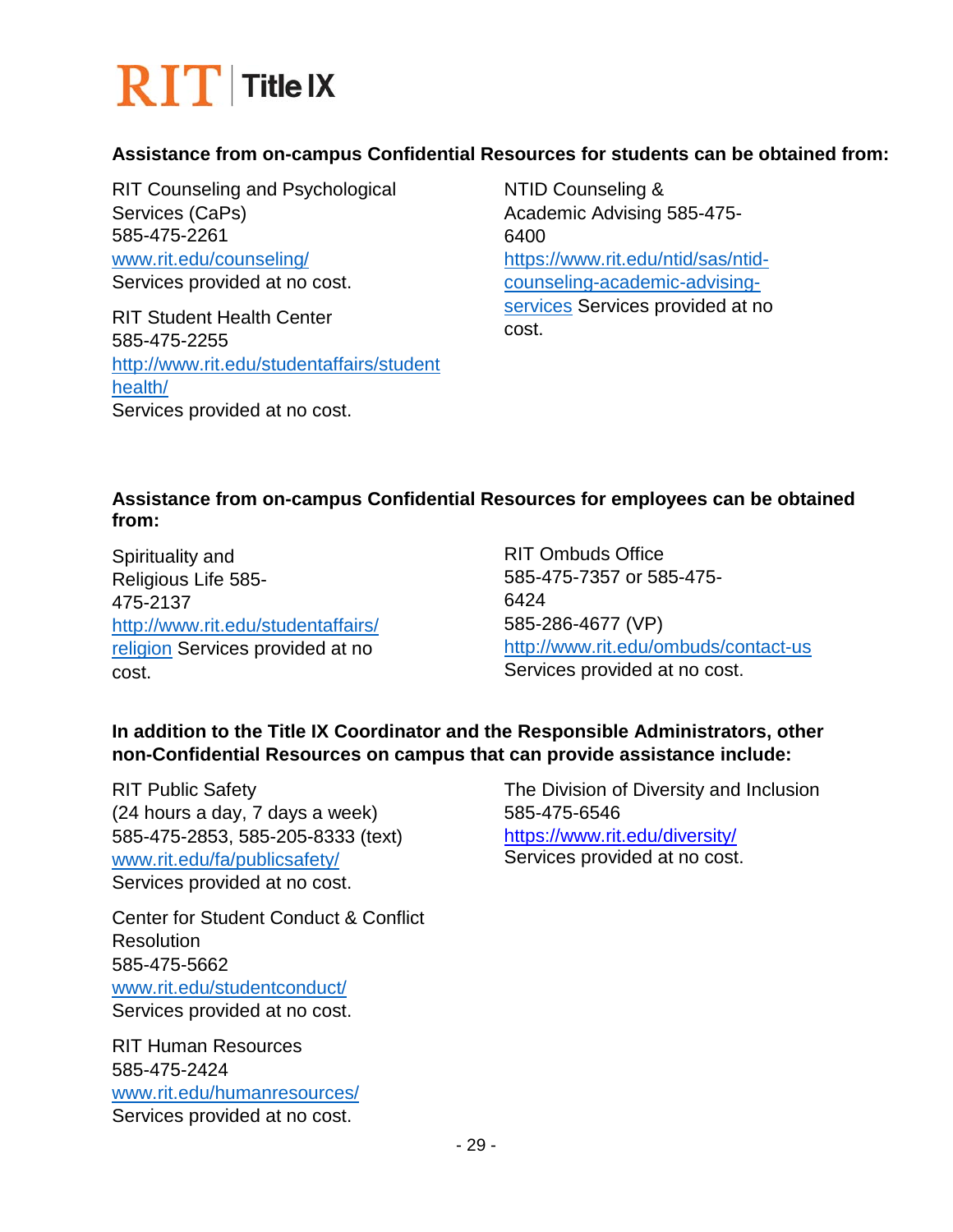RIT Advocacy Program 585-475- 7668 [https://www.rit.edu/studentaffairs/studentc](https://www.rit.edu/studentaffairs/studentconduct/rights-responsibilities/rit-advocacy-program) [onduct/rights-responsibilities/rit-advocacy](https://www.rit.edu/studentaffairs/studentconduct/rights-responsibilities/rit-advocacy-program)[program](https://www.rit.edu/studentaffairs/studentconduct/rights-responsibilities/rit-advocacy-program) Services provided at no cost.

Student Financial Services 585-475- 6186 <http://www.rit.edu/fa/sfs/>

Services provided at no cost.

Office of Financial Aid & Scholarships 585-475-2186 [https://www.rit.edu/emcs/financiala](https://www.rit.edu/emcs/financialaid/contact.html) [id/co](https://www.rit.edu/emcs/financialaid/contact.html) [ntact.html](https://www.rit.edu/emcs/financialaid/contact.html) Services provided at no cost.

RIT Student Government Office 585-475-4043 [https://www.rit.edu/studentgovern](https://www.rit.edu/studentgovernment/) [ment/A](https://www.rit.edu/studentgovernment/)ssistance with legal services provided at no cost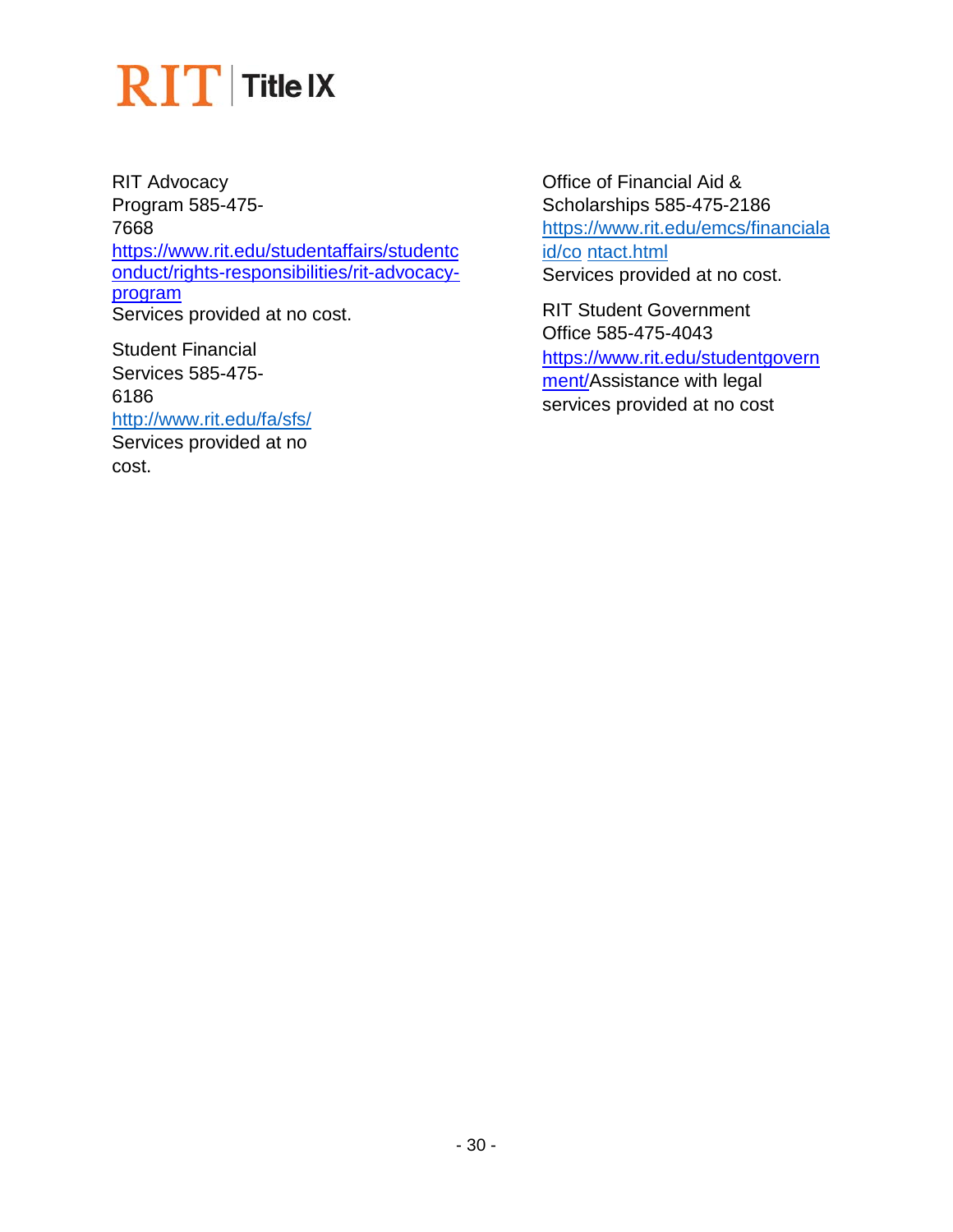# **RIT** Title IX

### **Assistance from non-campus community resources includes:**

Willow Center 24-Hour Hotline 585-222-SAFE (7233) <http://willowcenterny.org/> Services provided at no cost.

Lifeline 585-275-5151 [http://www2.monroecounty.gov/mh](http://www2.monroecounty.gov/mh-emergency-resources)[emergency-resources](http://www2.monroecounty.gov/mh-emergency-resources) Services provided at no cost.

Monroe County Sheriff's Office (24 hours a day, 7 days a week) 585-753-4178 [www.monroecounty.gov/sheriff](http://www.monroecounty.gov/sheriff) Services provided at no cost.

IGNITE (Hotline) [DeafIGNITE@gmail.com](mailto:DeafIGNITE@gmail.com) 585-286-2713 VP <https://deafignite.org/> Services provided at no cost.

NYS Police Sexual Assault Hotline 844-845-7269 Services provided at no cost.

National Domestic Violence Hotline (24 hours a day, 7 days a week) 800-799-7233 [http://www.thehotline.org](http://www.thehotline.org/) Services provided at no cost.

National Dating Abuse Helpline (24 hours a day, 7 days a week) 866-331-9474 [http://www.loveisrespect.org](http://www.loveisrespect.org/) Services provided at no cost.

New York State Office of Victim **Services** 800-247-8035 Services provided at no cost.

Resolve of Greater Rochester [www.resolve-roc.org](http://www.resolve-roc.org/) 585-425-1580 Services provided at no cost.

RESTORE 24-HOUR HOTLINE Monroe County: 1-585-546-2777 Genesee, Livingston, Orleans & Wyoming Counties: 800-527-1757 RAINN: 800-656-4673 <https://restoresas.org/>

#### **Information on sexually transmitted infections and sexual assault forensic examinations:**

RESTORE Sexual Assault Services Monroe County 585-546-2777 24 hour hotline

National Sexual Assault Hotline (24 hours a day, 7 days a week) 800-656-4673 [https://www.rainn.org/get-help/national](https://www.rainn.org/get-help/national-sexual-assault-hotline)[sexual-assault-hotline](https://www.rainn.org/get-help/national-sexual-assault-hotline) Services provided at no cost.

Monroe County STD Testing 585-753-5391 [https://www.monroecounty.gov/health-nursing-](https://www.monroecounty.gov/health-nursing-STD-HIV)[STD-HIV](https://www.monroecounty.gov/health-nursing-STD-HIV)